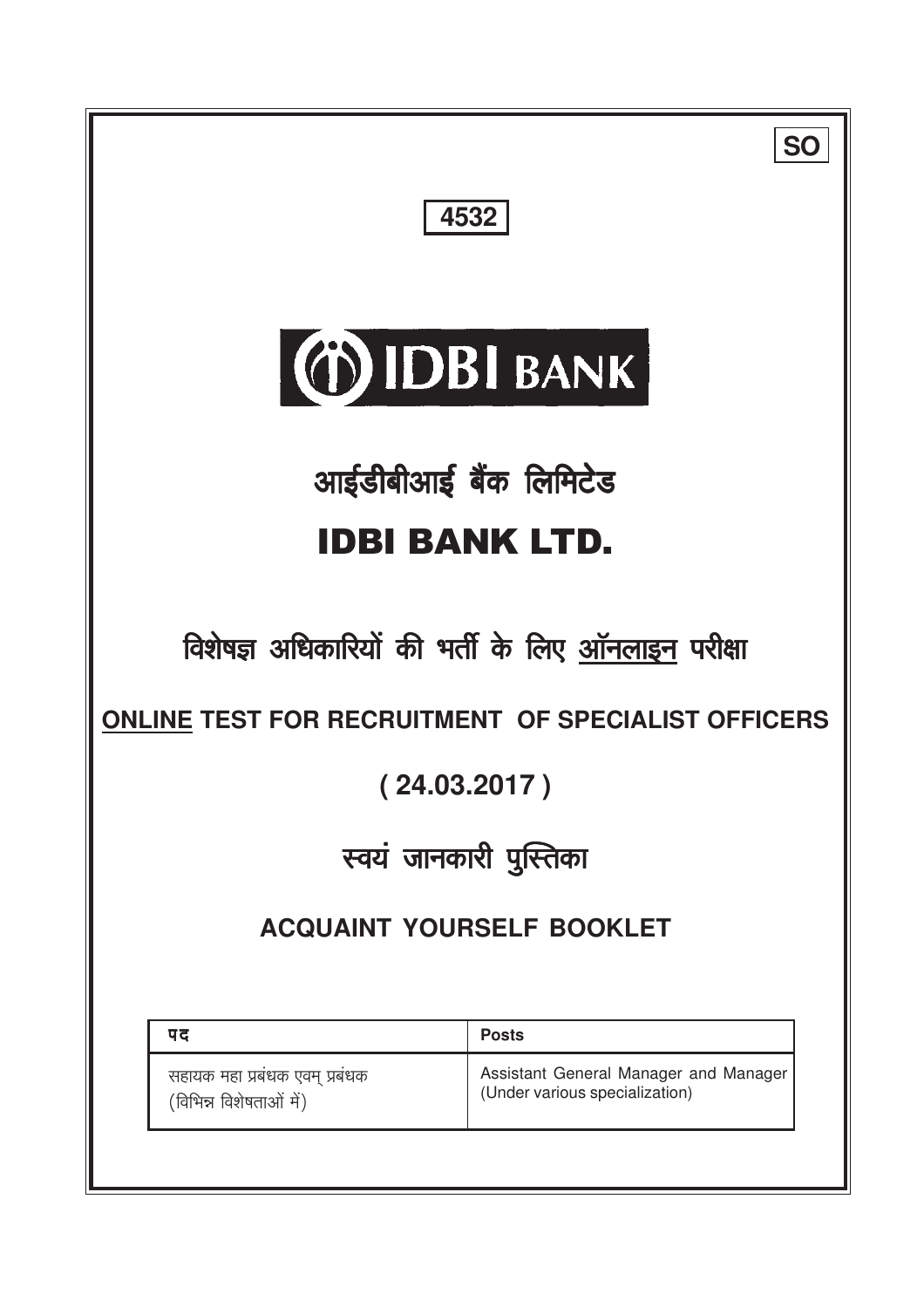### **।**. परिचय

हमें प्रसन्नता है कि आपने हमारें बैंक में विशेषज्ञ अधिकारी के पद पर भर्ती के लिए हमारे विज्ञापन के प्रत्युत्तर में आवेदन किया ।

- 1. जिस ऑनलाइन परीक्षा में आप बैठ रहे हैं उससे संबंधित विभिन्न पहलुओं तथा संबंधित मामलों के बारे में महत्त्वपूर्ण अनुदेश इस पुस्तिका में दिए गए हैं । उत्त**रों की जांच ऑनलाइन की जाएगी अतः आप उत्तर दर्शाने के अनुदेशों को ध्यानपूर्वक पढ़ें । आपको सलाह दी जाती** है कि इस पुस्तिका को ध्यानपूर्वक पढ़े क्योंकि यह आपको परीक्षा की तैयारी करने के लिए सहायता करेगी ।
- 2. ऑनलाइन परीक्षा में बैठने से पूर्व आपको पूर्ण रूप से सुनिश्चित कर लेना चाहिए कि आप बैंक द्वारा निर्धारित पात्रता के मानदंडों को सभी प्रकार से पूरा करते हैं ।
- 3. कृपया नोट करें कि यह एक प्रतियोगितात्मक परीक्षा है और इसमें उत्तीर्ण होना ही पर्याप्त नहीं है । साक्षात्कार के लिए पात्रता प्राप्त करने के लिए आपको मेरिट सूची में उच्च स्थान प्राप्त करना होगा । अतः परीक्षा के लिए आप पूरी मेहनत करें ।

# ॥. सामान्य अनुदेश

- 1. नोट करने योग्य बातें : कृपया बुलावा पत्र पर दिये हुए अपने अनुक्रमांक, श्रेणी, आवेदित पद, परीक्षा की तिथि, समय तथा स्थान को ध्यानपूर्वक नोट कर लें । कृपया यह भी नोट करें कि यह बुलावा पत्र बैंक द्वारा रोजगार देने का प्रस्ताव नहीं है ।
- 2. उपस्थिति की पाबन्दी : आपको चाहिए कि आप बुलावा-पत्र में दिये गये समय से कम-से-कम आधा घंटा पहले परीक्षा भवन में उपस्थित हो जायें । देरी से आने वाले उम्मीदवारों को परीक्षा भवन में प्रवेश की अनुमति नहीं दी जायेगी ।
- 3. बुलावा पत्र जमा करना : कृपया परीक्षा केन्द्र पर अपना बुलावा–पत्र अपने साथ अवश्य लायें, जिस पर पासपोर्ट साइज की आपकी नवीनतम फोटो निर्धारित स्थान पर अच्छी प्रकार चिपकी हुई होनी चाहिए । साथ में अपना फोटो पहचान के प्रमाण मूल रूप में और साथ में फोटोकापी अपने साथ अवश्य लाए। बुलावा पत्र न लाने या उसपर फोटो न लगाने **या फोटो पहचान के प्रमाण मूल रूप और साथ में (स्वसत्यापित) फोटोकापी न लाने** की स्थिति में आपको परीक्षा में बैठने की अनुमति नहीं दी जायेगी । ध्यान रहे बूलावा–पत्र पर उम्मीदवार के हरताक्षर के लिये दिए हुए स्थान पर आपको अपने हस्ताक्षर परीक्षा भवन में निरीक्षक के समक्ष करने होंगे । परीक्षा भवन में निरीक्षक जब उम्मीदवारों से बुलावा पत्र एकत्रित करता है तब अपना बुलावा– पत्र और फोटो पहचान के प्रमाण की फोटोकापी ठीक प्रकार स्टेपल करके उसे सौंप दे। उम्मीदवार ऑनलाइन टेस्ट के बुलावा पत्र की एक प्रति भविष्य में अपने संदर्भ के लिए रख सकते हैं ।
- 4. अनुदेशों का पालन करना : परीक्षा के दौरान परीक्षा प्रशासकों तथा निरीक्षकों द्वारा दी गई हिदायतों का आपको परीक्षा के सभी स्तरों पर पालन करना होगा । अगर आपने इन हिदायतों का उल्लंघन किया तो आपको अयोग्य घोषित कर दिया जायेगा तथा आपको परीक्षा भवन से चले जाने के लिए भी कहा जा सकता है ।
- 5. पुस्तकों और नोटस् का प्रयोग करने तथा नकल करने अथवा सहायता लेने/देने की अनुमति नहीं दी जाएगी : परीक्षा भवन के अन्दर अलग अथवा घड़ी में लगे कॅलकुलेटर, पेजर, सेल फोन, पुस्तकें, स्लाइड रूल, फुट रूल, नोट बुक तथा लिखित नोट लाने की अनुमति नहीं दी जाएगी । जो उम्मीदवार नकल करते अथवा सहायता करते या सहायता लेते पाया जाएगा उसे अयोग्य घोषित कर दिया जायेगा ।
- 6. लेखन सामग्री का प्रयोग : आप अपने साथ पेंसिले, बाल प्वाइंट पेन, जैसी लेखन सामग्री अवश्य लाएं ।
- 7. कच्चा कार्य पुस्तिका पर करना : आप सभी आवश्यक कच्चा कार्य दिए गए कागज पर करें।

आपको चाहिए कि कमरा छोड़ने से पहले कच्चे काम के लिए दिया गया कागज निरीक्षक को सौंप दें। यदि कोई उम्मीदवार इसे वापस नहीं करता है अथवा प्रश्न या उत्तर कमरे के अन्दर अथवा बाहर ले जाने अथवा देने का प्रयत्न करता हुआ पाया जाता है तो उसे अयोग्य घोषित कर दिया जाएगा और बैंक अपने नियमों के अनुसार उसके विरुद्ध आगे कार्यवाही कर सकती है।

8. यात्रा भत्ता नहीं दिया जाएगा : ऑनलाइन परीक्षा के संबंध में यात्रा भत्ता या अन्य खर्चे नहीं दिए जाएँगे।

### ।।।. ऑनलाइन परीक्षा के स्वरुप का विवरण

- परीक्षा ऑनलाइन अर्थात कंप्यूटर पर होगी ।  $1.$
- उम्मीदवार को लॉगइन स्क्रीन दिखाई पड़ेगी। उम्मीदवार को अपने यूजर आई डी. और पासवर्ड, जो बूलावा पत्र में दिया गया है, का प्रयोग करते  $2.$ हुए लॉग इन करना होगा।
- लॉग इन करने के बाद, उम्मीदवार की प्रोफाइल (नाम, रोल न., फोटो इत्यादि) प्रदर्शित की जाएंगी और उम्मीदवार को 'I confirm' बटन पर 3. क्लिक करके प्रोफाइल सही है की पृष्टि करनी है ।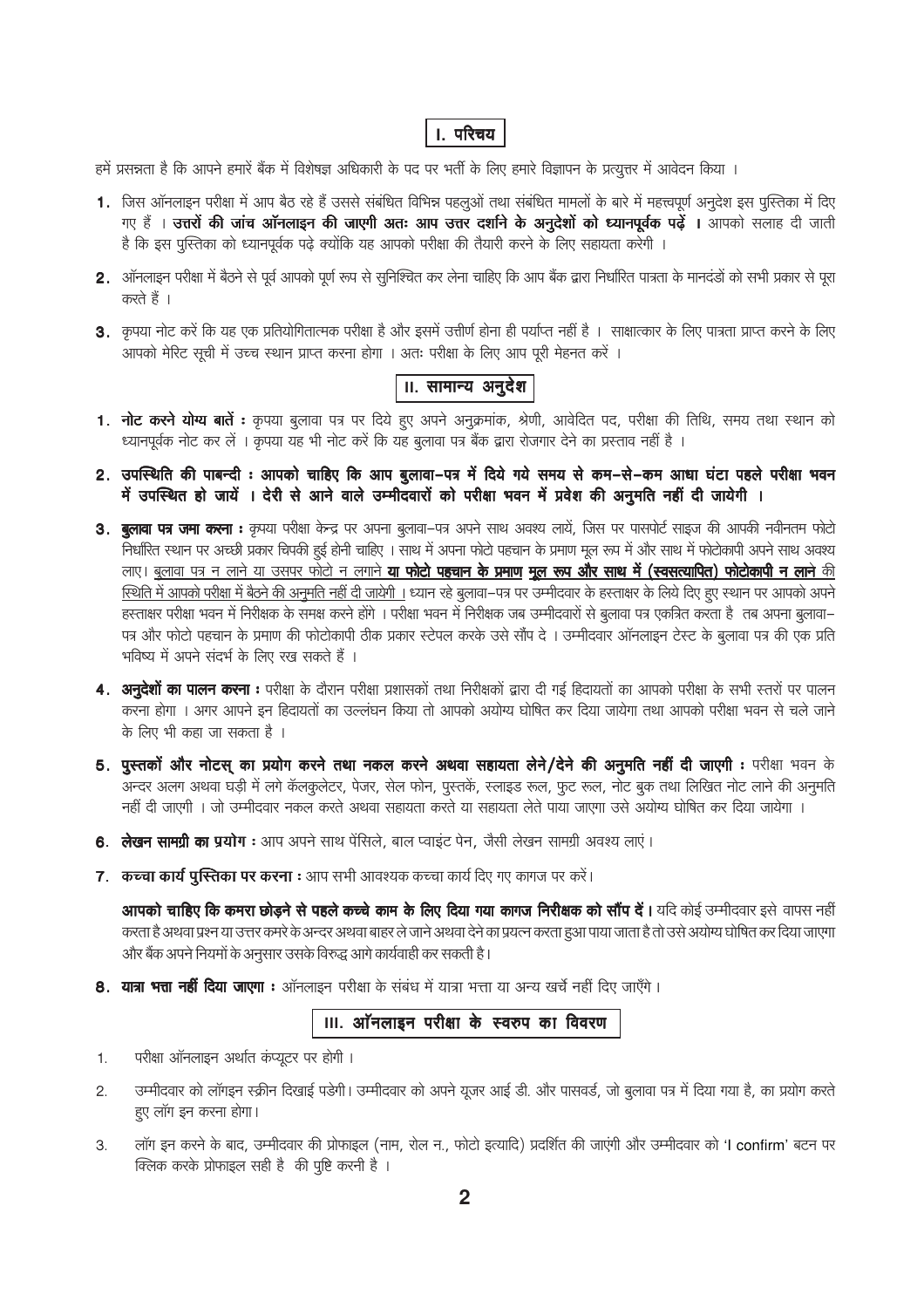### **I. INTRODUCTION**

We are glad that you have applied in response to our advertisement for recruitment for Specialist Officer's Posts in our bank.

- **1.** This booklet contains details pertaining to various aspects of the online test that you are going to take and important instructions about related matters. **The assessment will be done online hence you should carefully read instructions regarding the method of marking answers.** You are advised to study this booklet carefully as it will help you in preparing for the test.
- **2.** Before appearing for the online test you should strictly ensure yourself that you fulfil the eligibility criteria stipulated by the bank in all respects.
- **3.** Please note that since this is a competitive test, mere passing is not adequate. You have to obtain a high rank in the order of merit to get eligibility for interview. You should, therefore, put in your best efforts in the test.

### **II. GENERAL INSTRUCTIONS**

- **1. Particulars to be Noted :** Please note carefully your Roll Number, category, post applied, date, time and venue for the test given in the call letter. Please also note that this call letter does not constitute an offer of employment by the bank.
- **2. Punctuality in Attendance : You should be present at the online test centre at least half an hour before the time given in the call letter. Candidates arriving late will not be permitted to enter the Examination Hall.**
- **3. Call letter to be Surrendered :** Affix firmly your **recent** passport size photograph in the space provided in the call letter and bring it with you alongwith the photo identity proof in original and a photocopy when you come to the venue for the test. **You will not be permitted to appear for the test if you do not bring the call letter with the photograph affixed on it, and photo identity proof in original and a photocopy (duly self attested).** You will be required to sign in the space provided for candidate's signature on your call letter in the presence of the invigilator in the examination hall. You should hand over your call letter and photocopy of photo identity proof to the invigilator in the examination hall duly stapled together, when he collects the call letters from the candidates. Candidates may keep a copy of online test call letter for future reference.
- **4. Compliance with Instructions :** You should scrupulously follow the instructions given by test administrators and the invigilators at all the stages of the test for which you have been called. If you violate the instructions you will be disqualified and may also be asked to leave the examination hall.
- **5. Use of Books, Notes and Copying or Receiving/Giving Assistance Not Allowed :** No calculator, separate or with watch, pagers, cellphones, books, slide rules, foot rules, note-books or written notes will be allowed inside the examination hall. Any candidate who is found either copying or receiving or giving assistance will be disqualified.
- **6. Use of Stationery :** You must bring stationery such as pencils, ball point pen with you.
- **7. Rough work to be done on the sheet provided :** You should do all the necessary rough work on sheet provided only.

**After the test is over, you should hand over the sheet, given for rough work to the invigilator before leaving the room.** Any candidate who does not return or is found to attempt to take or pass on the questions or answers inside or outside the examination hall will be disqualified and the Bank may take further action against him as per rules of the Bank.

**8. Travelling Allowance not admissible :** No travelling allowance or other expenses in connection with the online test will be paid.

#### **III. Details about On-line Test Pattern**

- 1. The test would be conducted on-line i.e. on a computer.
- 2. A **login screen** will be displayed to the candidate. The candidate has to log in using his/her User ID and Password which is provided on the Call Letter.
- 3. After logging in Candidate's profile (Name, Roll No. & photograph etc.) will be displayed and the candidate has to confirm the same by clicking on the 'I confirm' button confirming the profile is correct.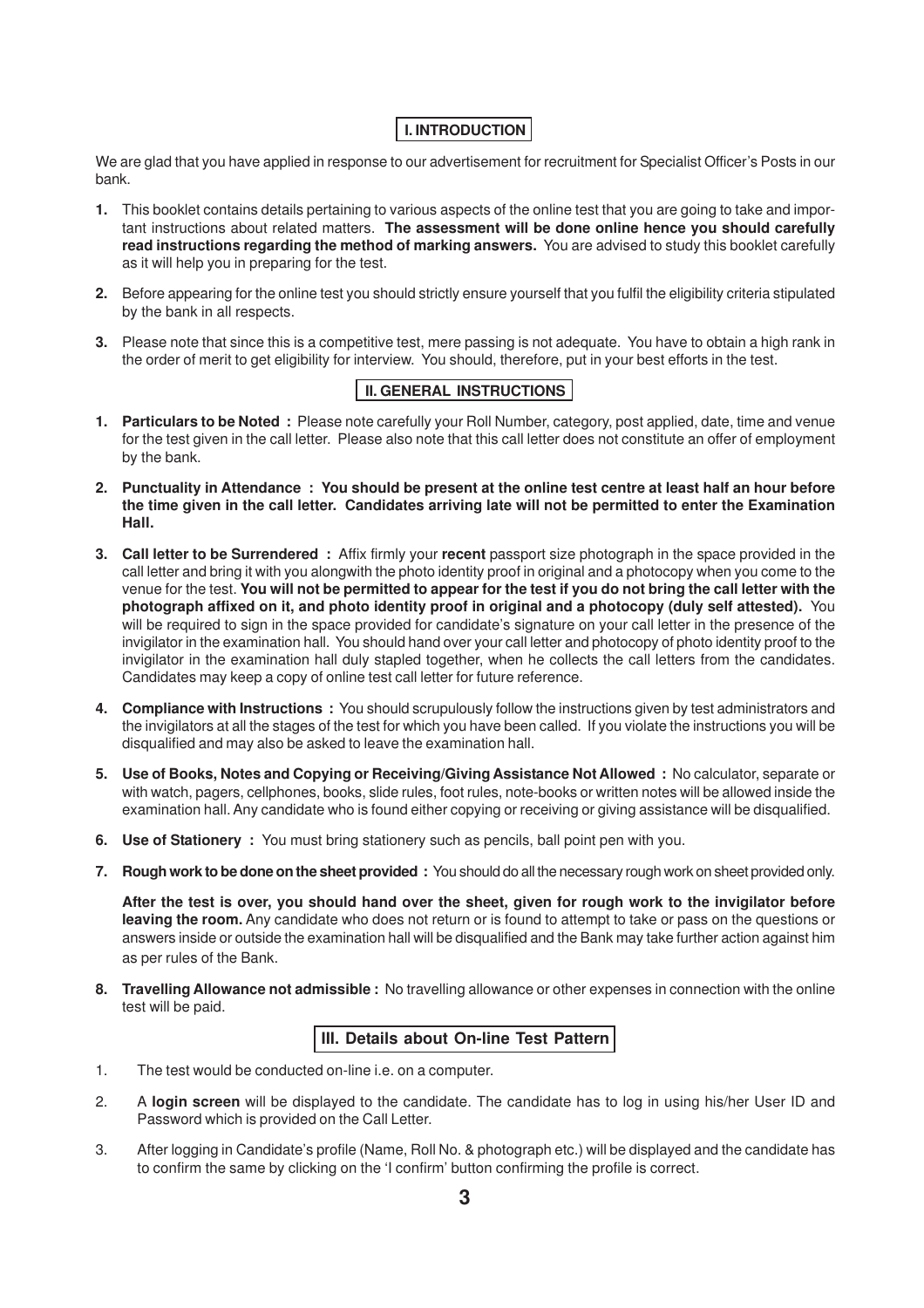- तत्पश्चात् स्क्रीन पर अनूदेश दिखाई पडेंगे।  $4.$
- उम्मीदवार को अनुदेश ध्यान से पढ़ लेने चाहिए और स्क्रीन के बॉटम में दिए गए बॉक्स में 'चेकिंग' (क्लिक) करके इन्हें पढ लिया गया निर्दिष्ट कर देना 5. चाहिए, उसके बाद 'I am ready to begain' बटन एक्टिवेट होगा।
- 'I am ready to begin' बटन पर क्लिक करने के बाद परीक्षा का **वास्तविक समय** आरंभ होगा। 6.
- $\overline{7}$ . परीक्षा में 175 प्रश्न होंगे और प्रत्येक प्रश्न के 5 विकल्प होंगे ।
- अंग्रेजी भाषा के प्रश्नों को छोड़कर शेष सभी प्रश्न हिंदी और अंग्रेजी में उपलब्ध होंगे। दिए गए प्रश्न को दूसरी भाषा में देखने के लिए, उम्मीदवार 'view 8. in' ड्रॉप डाउन बॉक्स पर क्लिक करके इच्छित भाषा चून सकता है।
- एक समय में केवल एक प्रश्न दिखाई पड़ेगा। 9.
- सभी प्रश्नों में बहू विकल्प होंगे। प्रश्न के पांच उत्तर में से केवल एक सही उत्तर होगा। **उम्मीदवार को सर्वाधिक उपयुक्त उत्तर चुनकर उसे उस**  $10.$ विकल्प को 'माउसक्लिक' करना है जो उसे उपयुक्त/सही लगता है। क्लिक किया गया विकल्प उस प्रश्न का उत्तर माना जाएगा । किसी भी प्रश्न का उत्तर, अंकन के लिये तभी मान्य होगा जब उम्मीदवार ने उसको "Save & Next" अथवा "Mark for Review & Next" के साथ सेव किया हो ।
- सर्वर पर घड़ी सेट की गई है और आपके स्क्रीन पर ऊपरी दांए कोने में काउंट डाउन टाइमर आपके लिए परीक्षा पूरी करने के लिए शेष समय दर्शाएगा।  $11.$ घड़ी पूरी तरह चल जाने पर परीक्षा का समय स्वत: पूरा हो जाता है आपको अपनी परीक्षा समाप्त या सबमिट नहीं करनी है।
- स्क्रीन पर दांए प्रश्न पैलेट प्रत्येक क्रमांकित प्रश्न का निम्नलिखित में से एक स्टेटस दर्शाता है :  $12.$ 
	- $\begin{bmatrix} 1 \end{bmatrix}$ आप इस प्रश्न तक नहीं पहंचे हैं
	- $3<sub>1</sub>$ आपने इस प्रश्न का उत्तर नहीं दिया है





 $\left(9\right)$ 

आपने इस प्रश्न का उत्तर दिया है किंतू रिव्यू के लिए मार्क किया है

आपने इस प्रश्न का उत्तर नहीं दिया है किंतु रिव्यू के लिए मार्क किया है

रिव्यू के लिए मार्क स्टॅटस महज रिमाइंडर का काम करता है कि आपने फिर से देखने के लिए प्रश्न सेट किया है। रिव्यू के लिए मार्क किए गए प्रश्न का उत्तर चुना जाता है तो इस उत्तर पर अंतिम मुल्यांकन में सम्मिलित किया जाएगा।

- उत्तर देने के लिए प्रश्न चूनने के लिए आपको निम्नलिखित में से एक करना है:  $13.$ 
	- उस नंबर के प्रश्न पर सीधे जाने के लिए आपके स्क्रीन के दांए प्रश्न पैलेट पर प्रश्न नंबर पर क्लिक कीजिए। नोट करें कि इस विकल्प a. के प्रयोग पर वर्तमान प्रश्न का आपका उत्तर **सेव नहीं होता** है ।
	- वर्तमान प्रश्न का उत्तर सेव करने के लिए और क्रम में अगले प्रश्न पर जाने के लिए 'Save & Next' पर क्लिक कीजिए। b.
	- वर्तमान प्रश्न का उत्तर सेव करने, उसे रिव्यू हेतु मार्क करने और क्रम में अगले प्रश्न पर जाने के लिए 'Mark for Review & Next' c. पर क्लिक कीजिए ।
- अपना उत्तर चनने के लिए. एक विकल्प बटन पर क्लिक कीजिए ।  $14.$
- अपना उत्तर बदलने के लिए दूसरा वांछित विकल्प बटन क्लिक कीजिए ।  $15.$
- अपना उत्तर सेव करने के लिए आपको Save & Next पर क्लिक करना चाहिए ।  $16.$
- चूना गया उत्तर डिसिलेक्ट करने के लिए, चूने गए विकल्प पर फिर से क्लिक कीजिए या Clear Response बटन पर क्लिक कीजिए।  $17.$
- रिव्यू के लिए प्रश्न मार्क करने के लिए Mark for Review & Next पर क्लिक कीजिए। यदि मार्कड फोर रिव्यू प्रश्न के लिए उत्तर चुना  $18.$ जाता है तो अंतिम मूल्यांकन में उत्तर पर विचार किया जाएगा ।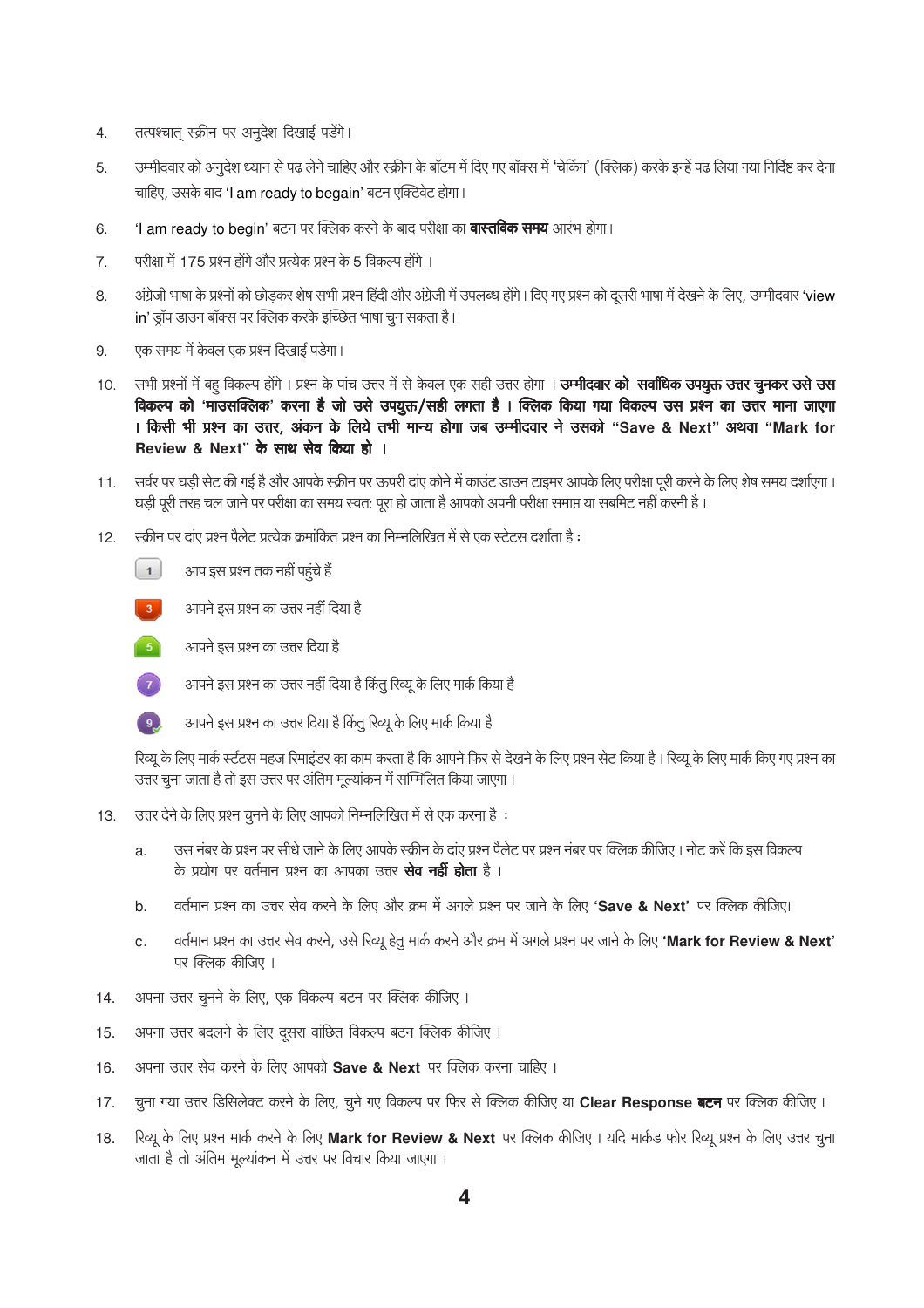- 4. Thereafter the instructions will be displayed on the screen.
- 5. A candidate should read the instructions carefully and indicate that he has done so by 'checking' (click) the box at the bottom of the screen, after which the **'I am ready to begin' button** is activated.
- 6. After clicking on the 'I am ready to begin' button the actual **test time** will begin.
- 7. There will be 175 Questions and each question is followed by 5 alternatives/options.
- 8. The questions except those on English Language will be available in Hindi and in English. In order to view a given question in the other language, a candidate can click on the 'view in' drop down box and select the desired language.
- 9. Only one question will be displayed at a time.
- 10. All the questions will have multiple choices. Out of the five answers to a question only one will be the correct answer. **The candidate has to select the most appropriate answer and 'mouse click' that alternative which he/ she feels is appropriate/ correct. The alternative/ option that is clicked on will be treated as the answer to that question. Answer to any question will be considered for final evaluation, only when candidates have submitted the answers by clicking on "Save & Next" or "Mark for Review & Next".**
- 11. The clock has been set at the server and the countdown timer at the top right corner of your screen will display the time remaining for you to complete the exam. When the clock runs out the exam ends by default - you are not required to end or submit your exam.
- 12. The question palette at the right of screen shows one of the following status of each of the questions numbered:
	- $\vert$  1 You have not visited the question yet.



You have not answered the question.



You have answered the question.

You have NOT answered the question but have marked the question for review.



 $\left( 7\right)$ 

You have answered the question but marked it for review.

The Marked for Review status simply acts as a reminder that you have set to look at the question again. If an answer is selected for a question that is Marked for Review, the answer will be considered in the final evaluation.

- 13. To select a question to answer, you can do one of the following :
	- (a) Click on the question number on the question palette at the right of your screen to go to that numbered question directly. Note that using this option **does NOT save your answer** to the current question.
	- (b) Click on **'Save & Next'** to save answer to current question and to go to the next question in sequence.
	- (c) Click on **'Mark for Review and Next'** to save answer to current question, mark it for review, and to go to the next question in sequence.
- 14. To select your answer, click on one of the option buttons.
- 15. To change your answer, click another desired option button.
- 16. To save your answer, you MUST click on **Save & Next.**
- 17. To deselect a chosen answer, click on the chosen option again or click on the **Clear Response** button.
- 18. To mark a question for review click on **Mark for Review & Next**. If an answer is selected for a question that is Marked for Review, the answer will be considered in the final evaluation.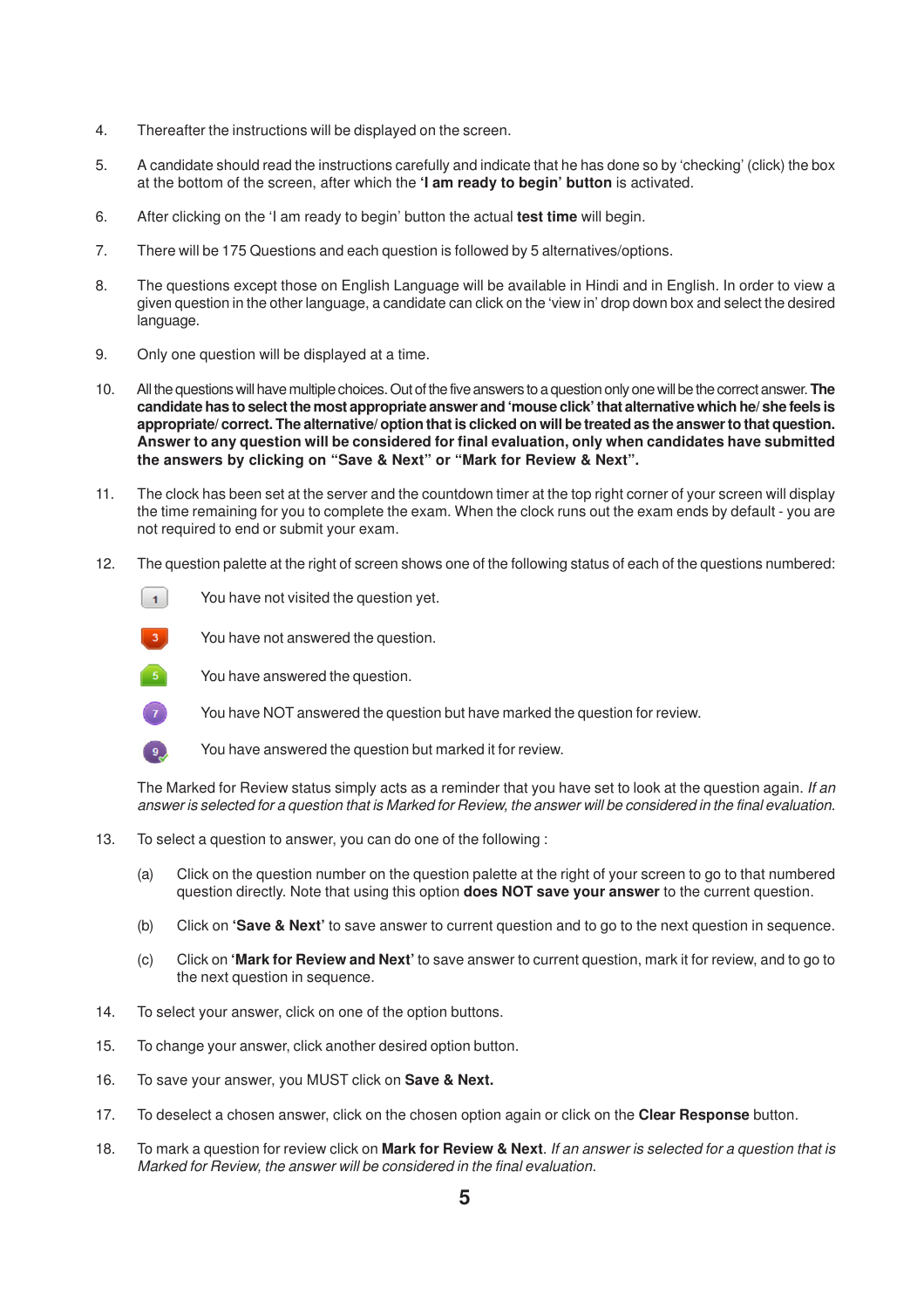- किसी प्रश्न का उत्तर बदलने के लिए, पहले प्रश्न सिलेक्ट कीजिए और फिर नये उत्तर पर क्लिक कीजिए और उसके बाद Save & Next बटन पर  $19.$ क्लिक कीजिए ।
- जो प्रश्न उत्तर देने के बाद 'सेव' या 'रिव्यू के लिए मार्क' किए गए हैं, सिर्फ वही प्रश्न मूल्यांकन के लिए कन्सिडर किए जाएंगे। 20.
- स्क्रीन के टॉप बार पर सेक्शनस डिस्प्ले किए जाएंगे। सेक्शन के नाम पर क्लिक करके सेक्शनस के प्रश्न देखे जा सकते हैं। जो सेक्शन आप देखेंगे वह  $21.$ हाइलाइट होगा।
- किसी सेक्शन के अंतिम प्रश्न पर Save & Next बटन क्लिक करने के बाद आप आटोमैटिकली अगले सेक्शन के पहले प्रश्न पर पहुंच जाएंगे । 22.
- सेक्शन के प्रश्नों के स्टेटस को देखने के लिए सेक्शनों के नामों पर आप माउस कर्सर मूव कर सकते हैं। 23
- आपकी सुविधानुसार परीक्षा के दौरान आप कभी भी सेक्शनों और प्रश्नों के बीच शफल कर सकते हैं। 24.
- उम्मीदवारों से अनुरोध हैं कि "टेस्टएडमिनिस्ट्रेटर" के निर्देशों का ध्यान से अनुसरण करें। यदि कोई उम्मीदवार निर्देशों/नियमों अनुसरण नहीं करता है  $25.$ तो इसे कदाचार/अनुचित तरीके अपनाने का मामला माना जाएगा और उम्मीदवार बैंक द्वारा निर्णीत अवधि के लिए पारीक्षाओं में बैठने से डिबारमेंट के लिए पात्र होगा।
- उम्मीदवार केवल परीक्षा शुरू होने से पहले टेस्ट एडमिनिस्ट्रेटर को अपनी शंकाओं का समाधान कर सकता है । परीक्षा शुरु होने के बाद 26. किसी भी क्वेरी (शंका) का उत्तर नहीं दिया जाएगा।
- 27. परीक्षा की समाप्ति के बाद, उम्मीदवार ना ही किसी भी प्रश्न का उत्तर दे पाएंगे और ना ही अपने उत्तर जांच पाएंगे। उम्मीदवार ने 'सबमिट' बटन क्लिक नहीं किया होगा तब भी कंप्यूटर सिस्टम द्वारा उसके उत्तर स्वत: सेव कर लिए जाएंगे।
- 28. कृपया नोट करें :-
	- (a) परीक्षा का पूर्ण समय समाप्त होने तक उम्मीदवारों को "फाइनली सबमिट" करने नहीं दिया जाएगा ।
	- (b) एक बार परीक्षा शुरू हो जाने पर किसी भी परिस्थिति में कोई उम्मीदवार की-बोर्ड की किसी भी बटन पर क्लिक नहीं करेगा क्यों कि इससे परीक्षा लॉक हो जाएगी ।

### सामान्य |

- (1) आप परीक्षा मे कम से कम एक दिन पहले परीक्षा केंद्र पर जगह की प्रष्टि करने के लिए जाएं ताकि आप परीक्षा के दिन समय पर रिपोर्ट कर सकें
- (2) अपने साथ एक पेन लाएं। आपको एक कागज दिया जाएगा जिसपर आप कच्चा काम और उन प्रश्नों की संख्याएं लिख सकते हैं जिनकी आप 'सब्मिट' बटन दबाने से पहले समीक्षा करना चाहेंगे।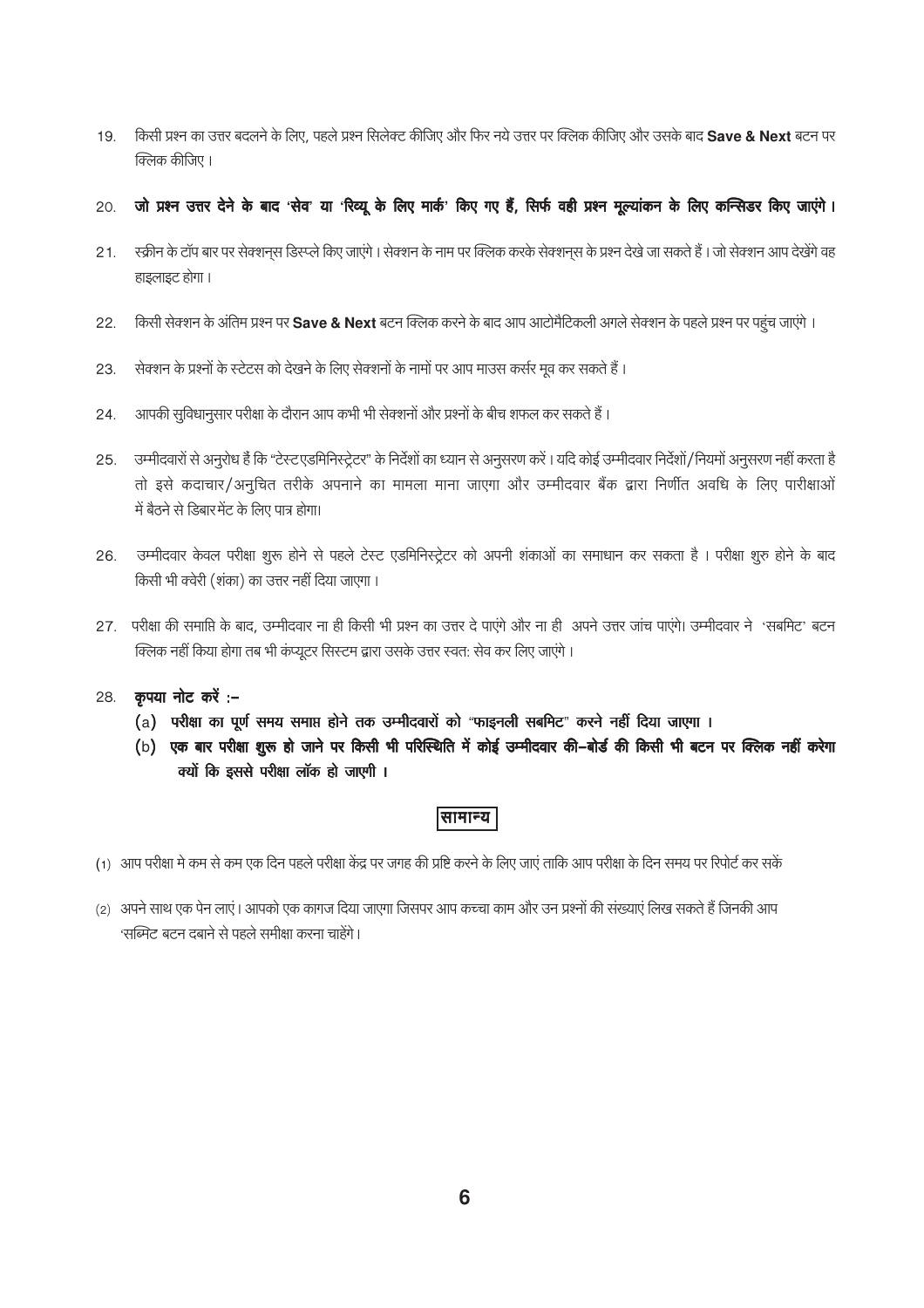- 19. To change an answer to a question, first select the question and then click on the new answer option followed by a click on the **Save & Next** button.
- **20. Questions that are saved or marked for review after answering will ONLY be considered for evaluation.**
- 21. Sections will be displayed on the top bar of the screen. Questions in a section can be viewed by clicking on the section name. The section you will view will be highlighted.
- 22. After clicking the **Save & Next** button on the last question for a section, you will automatically be taken to the first question of the next section.
- 23. You can move the mouse cursor over the section names to view the status of the questions for that section.
- 24. You can shuffle between sections and questions anytime during the test as per your convenience.
- 25. The candidates are requested to follow the instructions of the "Test Administrator" carefully. If any candidate does not follow the instructions / rules, it would be treated as a case of misconduct/adoption of unfair means and such a candidate would be liable for debarment from appearing for tests for a period as decided by Bank.
- 26. The candidates may ask the Test Administrator about their doubts or questions only before the commencement of the test. No query shall be entertained after the commencement of the test.
- 27. After the expiry of Test, the candidates will not be able to attempt any question or check their answers. The answers of the candidate would be saved automatically by the computer system even if he/ she has not clicked the "Submit" button.
- **28. Please note :**
	- **(a) Candidates will not be allowed to "finally submit" unless they have exhausted the actual test time.**
	- **(b) Under no circumstances should a candidate click on any of the 'keyboard keys' once the exam starts as this will lock the exam.**

### **General**

- 1. You may visit the **test** centre at least one day before the test to confirm the location so that you are able to report on time on the day of the test.
- 2. Carry a pen with you. A sheet of paper will be provided which can be used for rough work and taking down the question number which you may like to review at the end before pressing the 'Submit' button.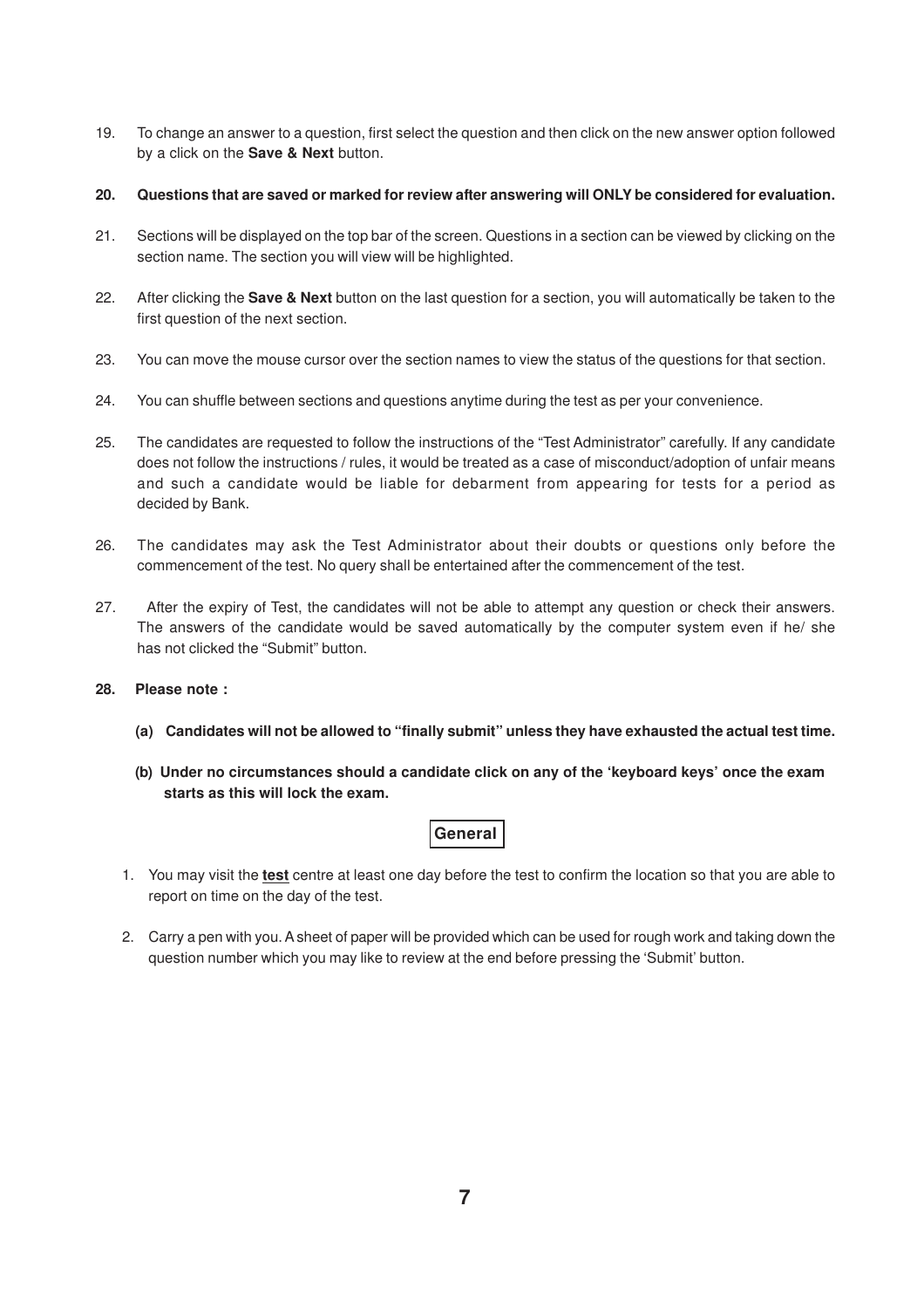### IV. ध्यान देने योग्य महत्त्वपूर्ण बातें

- 1. महत्त्वपूर्ण: आपके उत्तरों की जांच नहीं की जाएगी ·
	- (i) यदि आप परीक्षा प्रशासक के अनूदेशों का पालन नहीं करेंगे।
	- (ii) यदि आप अपना कच्चा काम दिए गए कागज के अलावा किसी और कागज पर करेंगें।
- 2. आप अपने साथ निम्नलिखित वस्तुएं लेकर आएं :-
	- (i) प्रवेश पत्र पर हाल ही में खिचाया हुआ पासपोर्ट आकार का अपना फोटो चिपकाएं ।
	- (ii) फोटो पहचान के प्रमाण जैसे (पैनकार्ड/पासपोर्ट/ख़ड़विंग लाइसेंस/वोर्ट्सकार्ड/फोटो सहित बैंक पासबुक/राजपत्रित अधिकारी/ जन प्रतिनिधि द्वारा जारी फोटो पहचान के प्रमाण (अधिकारीक लेटर हेड पर)/मान्यता प्राप्त महाविद्यालयों/विश्वविद्यालयों द्वारा जारी पहचान पत्र/फोटो सहित आधार कार्ड/कर्मचारी पहचान पत्र) मूल रूप में और साथ में फोटोकापी ।
	- (iii) एक पेन्सिल और एक बॉल पेन ।
- राशन कार्ड को वैध पहचान–प्रमाण के रूप में स्वीकार नहीं किया जाएगा ।
- उन उम्मीदवारों के मामले में जिन्होंने अपना नाम बदल लिया है, यदि वे वास्तविक राजपत्रित अधिसूचना/अपना वास्तविक विवाह प्रमाण पत्र/वास्तविक शपथपत्र प्रस्तुत करते हैं तो ही उन्हें अनुमत किया जाएगा ।
- 3. बायोमीट्रिक डाटा (दाएं अंगूठे का निशान) दो बार लिया जाएगा परीक्षा शुरू होने से पहले और परीक्षा खत्म होने पर । इस संदर्भ में कृपया निम्नलिखित का ध्यान रखे:
- (क) यदि उंगलियों पर कोई परत हो (स्याही/मेहंदी/रंग आदि लगी हुई) तो उन्हें धोना सुनिश्चित करें ताकि परीक्षा की तिथि से पहले उन पर लगी परत उतर जाए ।
- (ख) यदि उंगलियां मैली या धूलभरी हों तो फिंगर प्रिंट (बायोमीट्रिक) लिए जाने से पहले उन्हें धोकर सूखा लेना सूनिश्चित करें।
- (ग) सुनिश्चित कर लें कि दोनों हाथों की उंगलियां सूखी हों । यदि उंगलियां नम हों तो प्रत्येक उंगली पोंछकर उसे सुखा लें।
- (घ) यदि कैप्चर किया जाने वाला दांया अंगूठा चोटिल/क्षतिग्रस्त हो तो तुरंत परीक्षा केंद्र में संबंधित प्राधिकारी को सूचित करें।

(इन बिन्दूओं में से किस का भी पालन न करने पर परीक्षा में शामिल होने से वंचित रखा जाएगा ।)

3. जब ऑनलाइन परीक्षा के लिए शूरू करने का संकेत दिया जाये तो स्कूल/कॉलेज/विश्वविद्यालय की परीक्षाओं की तरह प्रत्येक प्रश्नावली के सभी प्रश्न पढ़ने में अपना समय नष्ट मत कीजिए । ये प्रश्न वस्तुनिष्ठ प्रकार के हैं, अतः आप एक–एक प्रश्न को सावधानी से पढ़कर तूरन्त उसके उत्तर को दर्शा दीजिए । यदि आपको कोई प्रश्न कठिन लगता है तो उस पर समय नष्ट मत कीजिए । उसे छोड़कर अगले प्रश्न का उत्तर दीजिये । छोड़े गए मुश्किल प्रश्नों को सबसे अन्त में, यदि समय बचे, तो हल किया जा सकता हैं।

#### महत्त्वपूर्ण:

जो उम्मीदवार ऑनलाइन परीक्षा या बाद की चयन प्रक्रिया के दौरान गलत तरीके अपनाएंगे ऐसे उम्मीदवार के विरुद्ध आपराधिक अभियोजना के अलावा निम्नलिखित कार्रवाई भी की जा सकती है:

- (क) जिस परीक्षा में वह उम्मीदवार है, उसमें अपात्र मानना
- (ख) बैंक द्वारा आयोजित किसी परीक्षा में स्थाई रूप से या विनिर्दिष्ट अवधि के लिए रोक लगाना
- (ग) यदि वह बैंक में कार्यग्रहण कर चुके है तो उसकी सेवा समाप्त करना ।

बैंक उम्मीदवारों के उत्तर अन्य उम्मीदवारों के साथ यह पता लगाने के लिए विश्लेषित करेगा कि क्या सही एवं गलत उत्तरों में समानता का कोई पैटर्न तो नहीं है । यदि बैंक द्वारा इस संबंध में अपनाई गई विश्लेषणात्मक प्रक्रिया में यह नतीजा/निष्कर्ष निकलता है कि उत्तर आपस में बांटकर लिखे गए हैं और प्राप्त किए गए स्कोर असली/वैध नहीं है, तो बैंक संबंधित उम्मीदवारों की उम्मीदवारी निरस्त करने का अधिकार सुरक्षित रखता है और ऐसे उम्मीदवारों (अयोग्य ठहराए गए) के परिणाम को रोके रखा जाएगा ।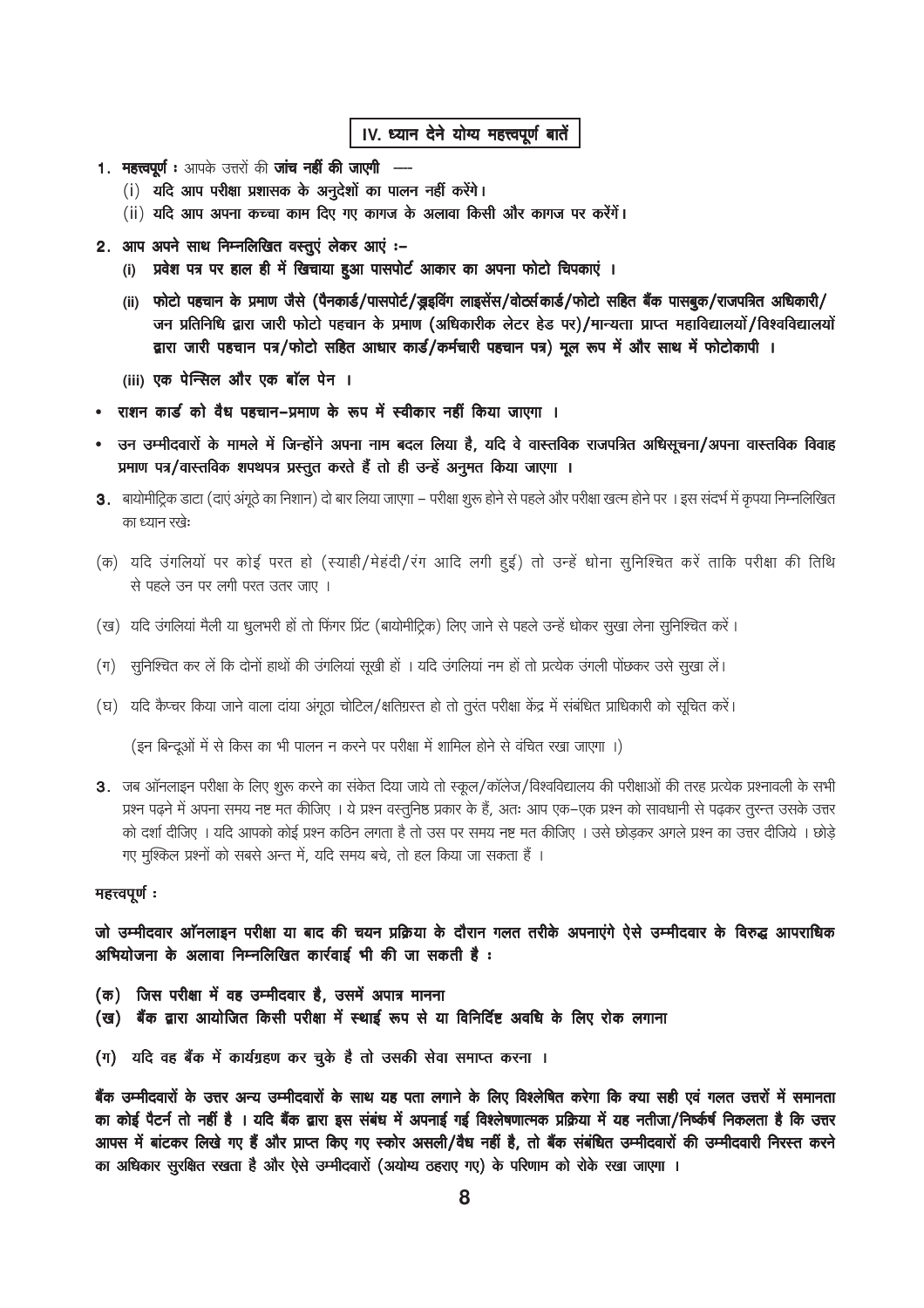### **IV. IMPORTANT POINTS TO REMEMBER**

- **1. IMPORTANT :** Your answer **MAY NOT** be assessed –––
	- (i) **If you do not follow the instructions of the Test Administrator.**
	- (ii) **If you do the rough work on any other sheet other than the one provided.**
- **2. You are advised to bring with you the following things :-**
	- **(i) Call letter with your recent passport size photograph affixed thereon.**
	- **(ii) Photo identity proof such as (such as PAN Card/Passport/Driving License/Voter's Card/Bank Passbook with photograph/Photo Identity proof issued by a Gazetted Officer/People's Representative (on official letterhead)/Identity Card issued by a recognized College/University/Aadhaar Card with a photograph/Employee ID) in original and aphotocopy.**
	- **(iii) A Pencil and a ball point pen.**
- **•** Ration Card will not be accepted as valid ID proof.
- **• In case of candidates who have changed their name will be allowed only if they produce original Gazette notification/their original marriage certificate/affidavit in original.**
- 3. Biometric data (Right thumb impression) will be captured twice before the start of exam and after completion of exam. With regards to the same, please note the following :
- (a) If fingers are coated (stamped ink/mehndi/coloured...etc), ensure to thoroughly wash them so that coating is completely removed before the exam day.
- (b) If fingers are dirty or dusty, ensure to wash them and dry them before the finger print (biometric) is captured.
- (c) Ensure fingers of both hands are dry. If fingers are moist, wipe each finger to dry them.
- (d) If the primary finger (Right thumb) to be captured is injured/damaged, immediately notify the concerned authority in the test centre.

(Any failure to observe these points will result in non-admittance for the test)

**3.** When the start signal for online test is given, do not waste your time in first reading all the questions in each of the tests as is done in the School/College/University tests. Since these questions are of objective type, read a particular question and immediately mark your answer. In case you find a particular question difficult, skip the question and go on to the next question. The question so skipped may be solved at the end, if time is available.

#### **IMPORTANT :**

**If any Candidate resorts to any unfair practices either during the online test or during subsequent selection procedure such a candidate may, in addition to rendering himself/herself liable to criminal/prosecution, be liable :**

- **(a) To be disqualified from the test for which he/she is a candidate.**
- **(b) To be debarred either permanently or for a specified period from any test conducted by the Bank.**
- **(c) For termination of service, if he/she has already jointed the Bank.**

**Bank would be analysing the responses (answers) of individual candidates with other candidates to detect patterns of similarity of right and wrong answers. If in the analytical procedure adopted by Bank in this regard, it is inferred/concluded that the responses have been shared and scores obtained are not genuine/ valid, Bank reserves right to cancel the candidature of the concerned candidates and the result of such candidates (disqualified) will be withheld.**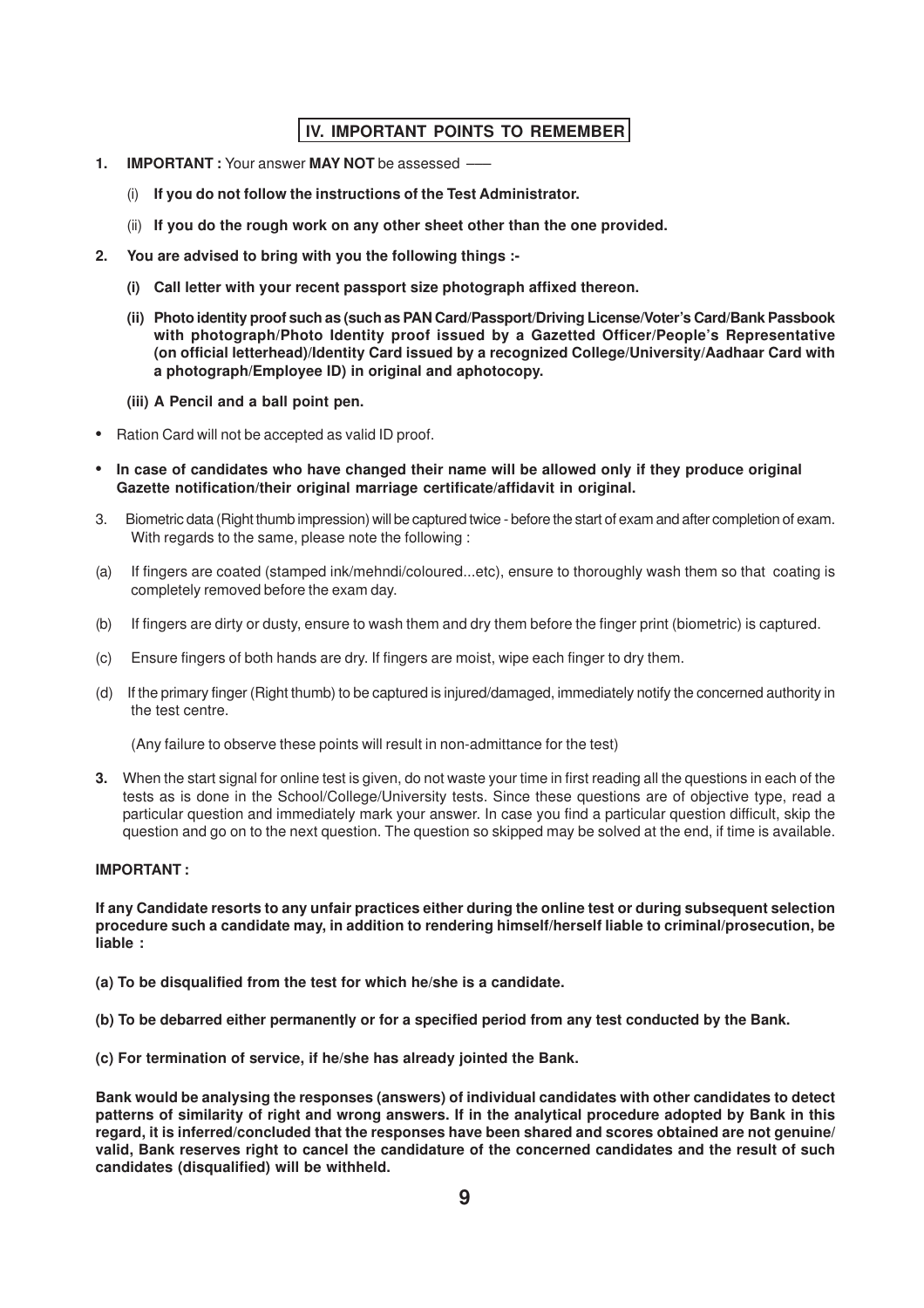### V. ऑनलाइन परीक्षा

| क्र.<br>सं.    | प्रश्नावली का नाम                                       | प्रश्नों की<br>संख्या | अधिकतम अंक | परीक्षा का<br>माध्यम | अवधि     |
|----------------|---------------------------------------------------------|-----------------------|------------|----------------------|----------|
|                | तर्कशक्ति                                               | 25                    | 25         | अंग्रेजी एवम् हिन्दी |          |
| $\mathfrak{p}$ | अंग्रेजी भाषा                                           | 25                    | 25         | अंग्रेजी             | 120 मिनट |
| 3              | बैंकिंग, वर्तमान आर्थिक परिदृश्य और<br>सामान्य जागरूकता | 50                    | 50         | अंग्रेजी एवम् हिन्दी |          |
| 4              | व्यावसायिक ज्ञान                                        | 50                    | 75         | अंग्रेजी एवम् हिन्दी |          |
| 5              | संख्यात्मक अभियोग्यता                                   | 25                    | 25         | अंग्रेजी एवम् हिन्दी |          |
|                | कु ल                                                    | 175                   | 200        |                      |          |

ऑनलाइन परीक्षा में निम्नलिखित वस्तुनिष्ठ प्रश्नावलियां होंगी ।

आप इच्छानूसार प्रश्नावली/प्रश्नों को किसी भी क्रम से हल कर सकते हैं । आपके हित में आपको सलाह दी जाती है कि आप किसी एक प्रश्नावली पर अधिक समय न लगाएं क्योंकि लिखित परीक्षा में उत्तीर्ण होने के लिए प्रत्येक प्रश्नावली में उत्तीर्ण होना अनिवार्य है और मैरिट क्रम में भी उच्च स्थान प्राप्त करना होगा ।

उत्तीर्णांक : साक्षात्कार के लिए बुलाए जाने के लिए उम्मीदवार को प्रत्येक परीक्षा में और कुल रूप से न्यूनतम निर्दिष्ट अंक प्राप्त करने होंगे। अलग–अलग परीक्षाओं में मात्र उत्तीर्ण होना ही काफी नहीं होगा, क्योंकि साक्षात्कार में बुलाए जाने के लिए मेरिट में ऊपर आने हेतु उम्मीदवार को पर्याप्त रूप से अधिक कुल अंक प्राप्त करने होंगे । घोषित रिक्तियों में नियुक्ति के लिए विचार करने के लिए उम्मीदवार को ऑनलाइन परीक्षा और साक्षात्कार में उत्तीर्ण होना होगा ।

अगर आप वस्तुनिष्ठ प्रश्नावलियों में गलत उत्तर देंगे तो दंड स्वरूप आपके अंकों में कटौती की जायेगी । किसी भी प्रश्नावली में पूछे जाने वाले प्रत्येक प्रश्न के पाँच वैकल्पिक उत्तर दिये जाते हैं । ऐसे किसी भी प्रश्न के निर्धारित अंकों में से, जिसका आपने गलत उत्तर दिया है, दंड के रूप में एक –चौथाई या 0.25 अंक काट लिए जायेंगे । अगर कोई प्रश्न खाली छोड़ दिया जाता है, अर्थात् आप उसका उत्तर नहीं देते हैं, तो उस प्रश्न के लिए अंकों में कोई भी कटौती नहीं की जायेगी । अगर किसी प्रश्नावली में कटौती किये गये अंक अंशों में होंगे तो प्राप्तांकों को निकटतम पूर्णांकों में बदल दिया जायेगा । **अतः उत्तर देते समय** आपको अत्यंत सावधान रहना चाहिये ।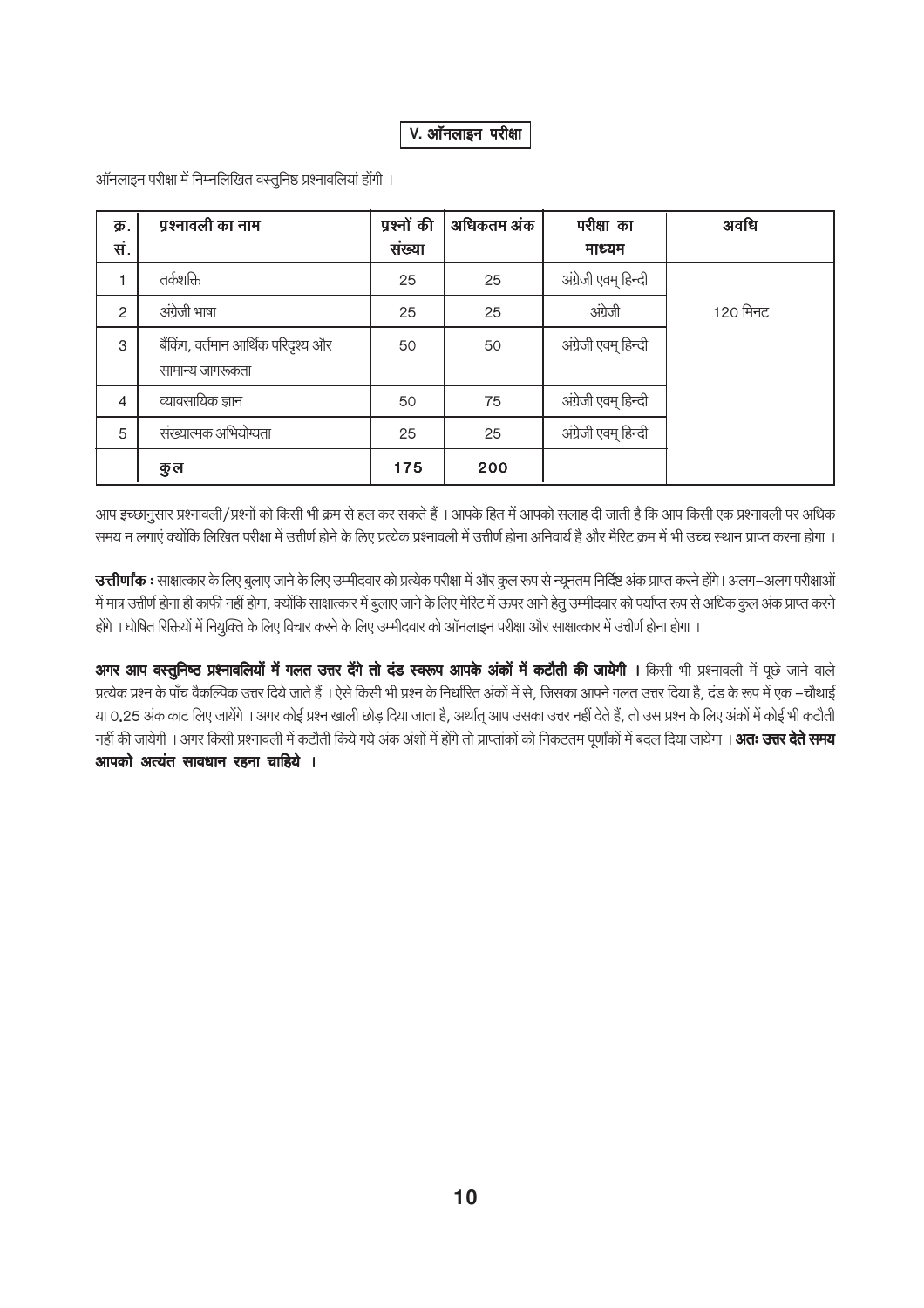### **V. ONLINE TEST**

In the online test there will be following objective tests.

| Sr.<br>No.     | <b>Name of the Test</b>                                   | No. of<br>Ques. | Max.<br><b>Marks</b> | <b>Version</b> | <b>Duration</b> |
|----------------|-----------------------------------------------------------|-----------------|----------------------|----------------|-----------------|
|                | Reasoning                                                 | 25              | 25                   | Bilingual      |                 |
| $\overline{2}$ | English Language                                          | 25              | 25                   | English        | 120 minutes     |
| 3              | Banking, Present Economic<br>Seenario & General Awareness | 50              | 50                   | Bilingual      |                 |
| $\overline{4}$ | Professional Knowledge                                    | 50              | 75                   | Bilingual      |                 |
| 5              | Quantitative Aptitude                                     | 25              | 25                   | Bilingual      |                 |
|                | <b>Total</b>                                              | 175             | 200                  |                |                 |

You may attempt the tests/questions in any order you like. However in your interest you are advised not to spend too much time on any one of the tests because to qualify in the online test you have to pass each one of the tests, separately and also obtain sufficiently high mark in the merit order.

Pass Marks : Each candidate will have to secure a minimum score in each of the tests as well as on the Total to be considered for interview. Mere passing in individual tests may not be sufficient as candidates should also score sufficiently high on Total in order of merit to be called for interview. A candidate should qualify in the online test and interview for being considered for appointment in vacancies announced.

**THERE WILL BE PENALTY FOR WRONG ANSWER MARKED BYYOU IN THE OBJECTIVE TESTS.** There are five alternatives in every question of a test. For each question for which a wrong answer has been given by you, one-fourth or 0**.**25 of the marks assigned to that question will be deducted as penalty. If a question is left blank, i.e. no answer is given by you, there will be no penalty for that question. If the total of the penalty for a test is in fraction, the marks obtained will be rounded off to the nearest integer. **YOU SHOULD THEREFORE BE CAREFUL IN MARKING YOUR ANSWERS.**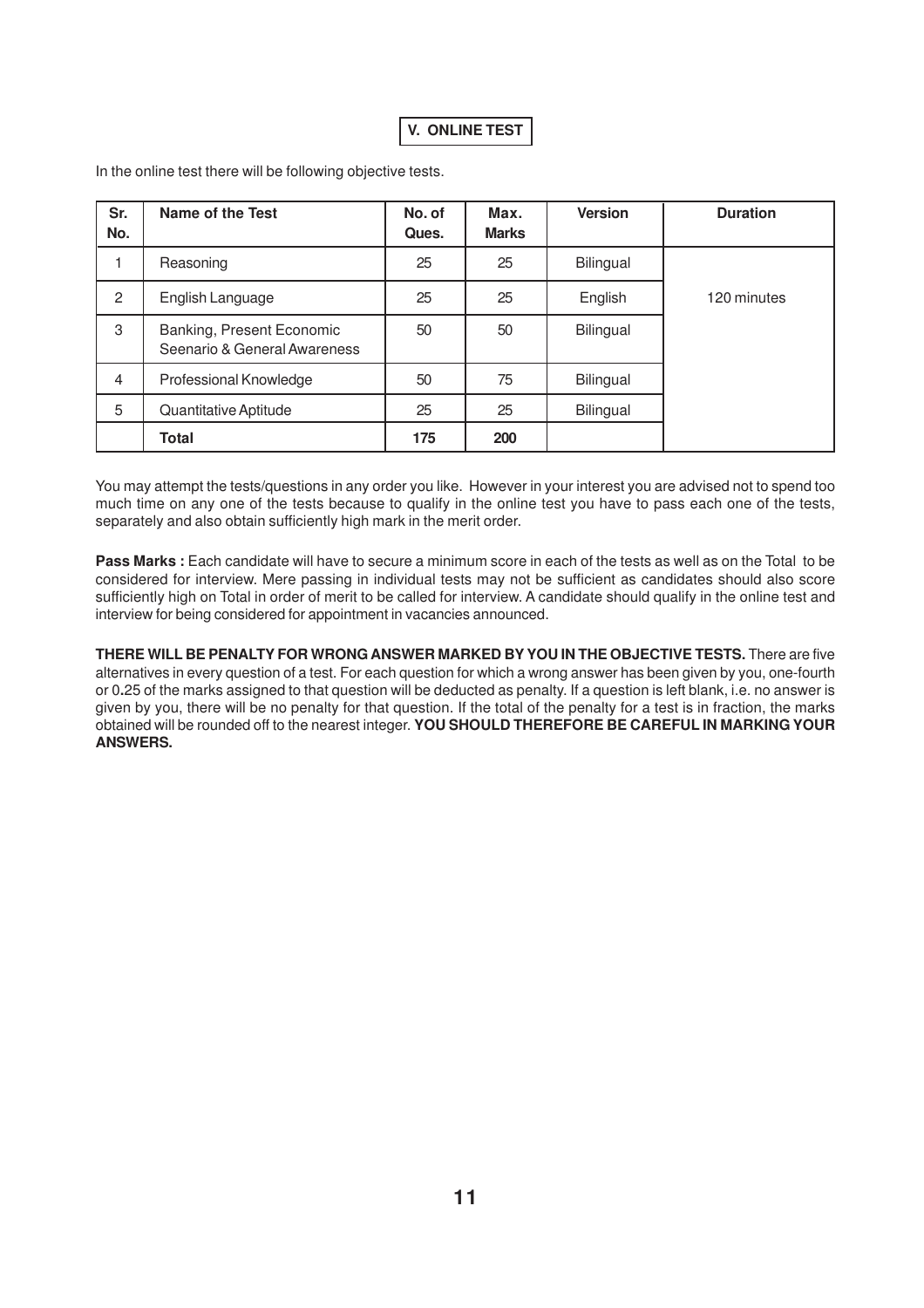#### नमूना प्रश्न

वस्तुनिष्ठ परीक्षाओं के लिए कुछ नमूना प्रश्न नीचे दिये जा रहे हैं । इस प्रकार के प्रश्न उदाहरण मात्र हैं । यह सूची पूर्ण नहीं हैं । असली परीक्षा में इस प्रकार के कुछ अथवा सभी प्रश्न हो सकते हैं और इसके अतिरिक्त अन्य प्रकार के भी हो सकते हैं ।

### तर्क शक्ति

यह प्रश्नावली यह देखने के लिए है कि आप कितनी अच्छी तरह से सोच सकते हैं। इसमें विभिन्न प्रकार के प्रश्न होंगे। यहाँ नमूना के तौर पर प्रश्न दिये हैं ।

निर्देश : निम्नलिखित प्रत्येक प्रश्न में, पांच अक्षर समूह या शब्द दिये गये हैं । इनमें से चार अक्षरसमूहों या शब्दों में किसी न किसी प्रकार की समानता है जबकि एक भिन्न है । ज्ञात कीजिए कि कौनसा एक भिन्न है ।

| $\Pi.1$ | काला | . २) लाल | (३) हरा | (४) रग | (5) पीला |
|---------|------|----------|---------|--------|----------|
|---------|------|----------|---------|--------|----------|

उक्त पाँचों में 'काला', 'लाल', 'हरा' तथा 'पीला' एक समूह बनाते हैं क्योंकि वे सभी रंगों के नाम हैं । रंग किसी रंग का नाम नहीं हैं । अतः उत्तर (4) है । अब निम्नलिखित प्रश्न हल करने का प्रयास कीजिए ।

| $\Pi.2.$ | $(1)$ BC | $(2)$ MN | $(3)$ PQ  | $(4)$ XZ    | $(5)$ ST  |
|----------|----------|----------|-----------|-------------|-----------|
| $\Pi.3.$ | ( 1 ) आम | (2) सेब  | (3) संतरा | ( 4 ) अमरूद | (5) गुलाब |

**निर्देश :** नीचे दिये गये प्रत्येक प्रश्न में एक प्रश्न चिह्न लगा है । उसके नीचे दिये गये पाँच विकल्पों में से केवल कोई एक ही उस तरह के संबंध को प्रकट करता हैं जो कि प्रश्न में : : चिह्न के बायीं ओर वाले दो शब्दों में है । सही उत्तर ज्ञात कीजिये।

चरण: मनुष्य: : खुर: ?  $\Pi.4.$ 

> $(1)$  पैर (३) घोडा (4) लडका  $(2)$  कुत्ता  $(5)$  जूता

उक्त उदाहरण में 'चरण' और 'मनुष्य' में जो संबंध है उसी के अनुसार 'खुर' का 'घोड़ा' विकल्प से है, अतः आपका उत्तर 3 है। अब निम्नलिखित प्रश्न हल करने का प्रयास कीजिए ।

| $\Pi.5.$ | दिन ः रात ः ः दयालु ः ?    |               |             |          |              |
|----------|----------------------------|---------------|-------------|----------|--------------|
|          | (1) अंधेरा                 | (२) प्रकाशमान | $(3)$ क्रूर | (४) उदार | (5) कृतज्ञता |
| $\Pi.6.$ | झोपड़ी ः महल ः ः खरगोश ः ? |               |             |          |              |
|          | ( 1 ) गड्ढा                | (2) गाजर      | $(3)$ हाथी  | (4) छोटा | (5) चूहा     |

अब निम्नलिखित प्रश्न का अध्ययन कीजिए ।

 $\Pi$ .  $\mathbf{7}$ . TOPS के अक्षरों को पूनर्व्यवस्थित करके यदि O से शूरु होनेवाला कोई सार्थक शब्द बनाया जा सके तो उस शब्द का अंतिम अक्षर आपका उत्तर है। यदि एक से अधिक शब्द बन सकते हों तो उत्तर है M और यदि कोई शब्द न बन सकता हो तो उत्तर है X ।  $(1)T$  $(2)P$  $(3)$  M  $(4)$  S  $(5) X$ 

'कूछ नेता बेई़मान होते हैं । सत्यप्रिय नेता है ।' इन दो कथनों से निम्नलिखित में से कौन सा निश्चित निष्कर्ष निकलता है ?  $\Pi.8.$  $(1)$  सत्यप्रिय ईमानदार है (2) सत्यप्रिय बेईमान है (3) कुछ नेता ईमानदार होते हैं

(4) नेता सामान्यतः बेईमान होते हैं (5) सत्यप्रिय कभी–कभी बेईमान हो जाते हैं

यदि 'A " B' का अर्थ है 'A में B जोड़ें'. 'A ' B' का अर्थ है 'A में से B घटायें'.  $\Pi.9.$ 'A # B' का अर्थ है 'A को B से विभाजित करें' और 'A V B' का अर्थ है 'A का B से गुणा करें'; तब निम्नलिखित में से कौनसा दो दिन के विक्रय का औसत है जब S, और S, क्रमशः पहले और दूसरे दिन के विक्रय हैं ? (1)  $(S_1 \text{' } S_2) \# 2$ (2)  $2 \# (S_1 " S_2)$ (3)  $(S_1 " S_2 # 2)$ 

(5) दिए गए विकल्पों को छोडकर अन्य (4)  $(S, V S_2)$  #  $(S_1 " S_2)$ 

**प्र.10-11.** असंगत का चयन कीजिए ।

| $\Pi$ . 10. $(1)$ मॉनिटर    | (2) कुंजी पटल | (३) फ्लापी ड्राइव         (4)  विन्डोज |          | (5) हार्डडिस्क ड्राइव |
|-----------------------------|---------------|----------------------------------------|----------|-----------------------|
| $\overline{y}$ . 11. (1) 15 | $(2)$ 23      | $(3)$ 18                               | $(4)$ 24 | $(5)$ 26              |
|                             |               |                                        |          |                       |

कुछ प्रश्न आकृतियां, आरेखों और चित्रों संबंधी समस्याओं पर भी हो सकते हैं ।

 $12$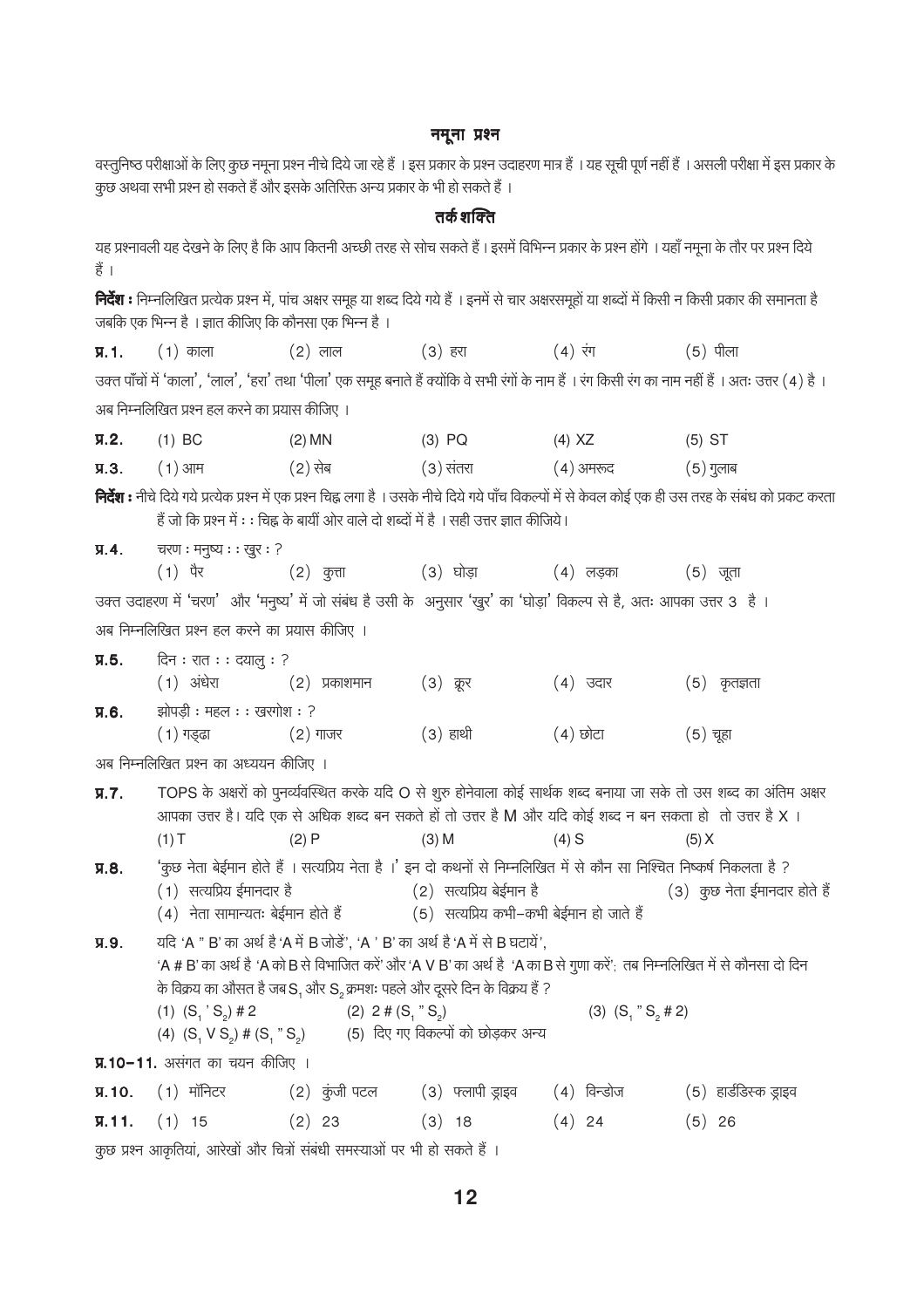#### **SAMPLE QUESTIONS**

Below are given some sample questions for the objective type tests. The types of questions are only illustrative and not exhaustive. In actual test you may find questions on some or all of these types and also questions on the types not mentioned here.

#### **Reasoning**

This is a test to see how well you can think. It contains questions of various kinds. Here are some sample questions.

**Directions** : In each of the following questions, there are five letter groups or words in each question. Four of these letter groups or words are alike in some way, while one is different. Find the one which is different.

**Q.1.** (1) black (2) red (3) green (4) paint (5) yellow

Of the five, 'black, 'red', 'green' and 'yellow' form a group as they are names of colours. 'paint' is not the name of a colour. Therefore, (4) is the answer.

Now try to solve the following questions.

|      | $Q.2.$ (1) BC | $(2)$ MN  | $(3)$ PQ   | (4) XZ    | $(5)$ ST |            |
|------|---------------|-----------|------------|-----------|----------|------------|
| Q.3. | (1) Mango     | (2) Apple | (3) Orange | (4) Guava |          | $(5)$ Rose |

**Directions :** In each of the following questions, there is a question mark in which only one of the five alternatives given under the question satisfies the same relationship as is found between the two terms to the left of the sign :: given in the question. Find the correct answer.

| Q.4. | Foot : man : : hoof : ? |           |             |         |            |  |  |
|------|-------------------------|-----------|-------------|---------|------------|--|--|
|      | $(1)$ leg               | $(2)$ dog | $(3)$ horse | (4) boy | $(5)$ shoe |  |  |

In the above example, 'hoof' has the same relationship with 'horse' as 'foot' has to 'man'. Hence the answer is (3).

Now study to solve the following questions.

| Q.5. | Day : Night : : Kind : ?<br>$(1)$ Dark     | (2) Bright   | $(3)$ Cruel  | (4) Generous | (5) Gratitude |
|------|--------------------------------------------|--------------|--------------|--------------|---------------|
| Q.6. | Hut : Mansion : : Rabbit : ?<br>$(1)$ Hole | $(2)$ Carrot | (3) Elephant | $(4)$ Small  | $(5)$ Rat     |

Now try the following questions.

**Q.7.** If the letters in the word TOPS can be rearranged to form a meaningful word beginning with O, the last letter of that word is your answer. If more than one such word can be formed, M is the answer and if no such word can be formed, X is the answer. (1) T (2) P (3) M (4) S (5) X

**Q.8.** 'Some leaders are dishonest. Satyapriya is a leader.' Which of the following inferences definitely follows from these statements ? (1) Satyapriya is honest (2) Satyapriya is dishonest

- (3) Some leaders are honest (4) Leaders are generally dishonest
- (5) Satyapriya is sometimes dishonest
- **Q.9.** If 'A " B' means 'add B to A', 'A ' B' means 'subtract B from A', 'A # B' means 'divide A by B' and 'A V B' means 'multiply A by B; which of the following gives the average sales of two days where S<sub>1</sub> and S<sub>2</sub> are the sales of the first and the second day respectively ?

| $(1)$ $(S_1 S_2)$ # 2                     | $(2)$ 2 # $(S, "S)$                   | (3) $(S_1 " S_2 # 2)$ |
|-------------------------------------------|---------------------------------------|-----------------------|
| (4) $(S_1 \vee S_2)$ # $(S_1 \wedge S_2)$ | (5) Other than those given as options |                       |

**Q.10-11.** Pick the odd man out.

| <b>Q.10.</b> (1) Monitor | (2) Keyboard | (3) Floppy drive (4) Windows |          | (5) Hard-disk drive |
|--------------------------|--------------|------------------------------|----------|---------------------|
| $Q.11.$ (1) 15           | $(2)$ 23     | $(3)$ 18                     | $(4)$ 24 | $(5)$ 26            |

There may also be problems in the form of figures, designs and drawings.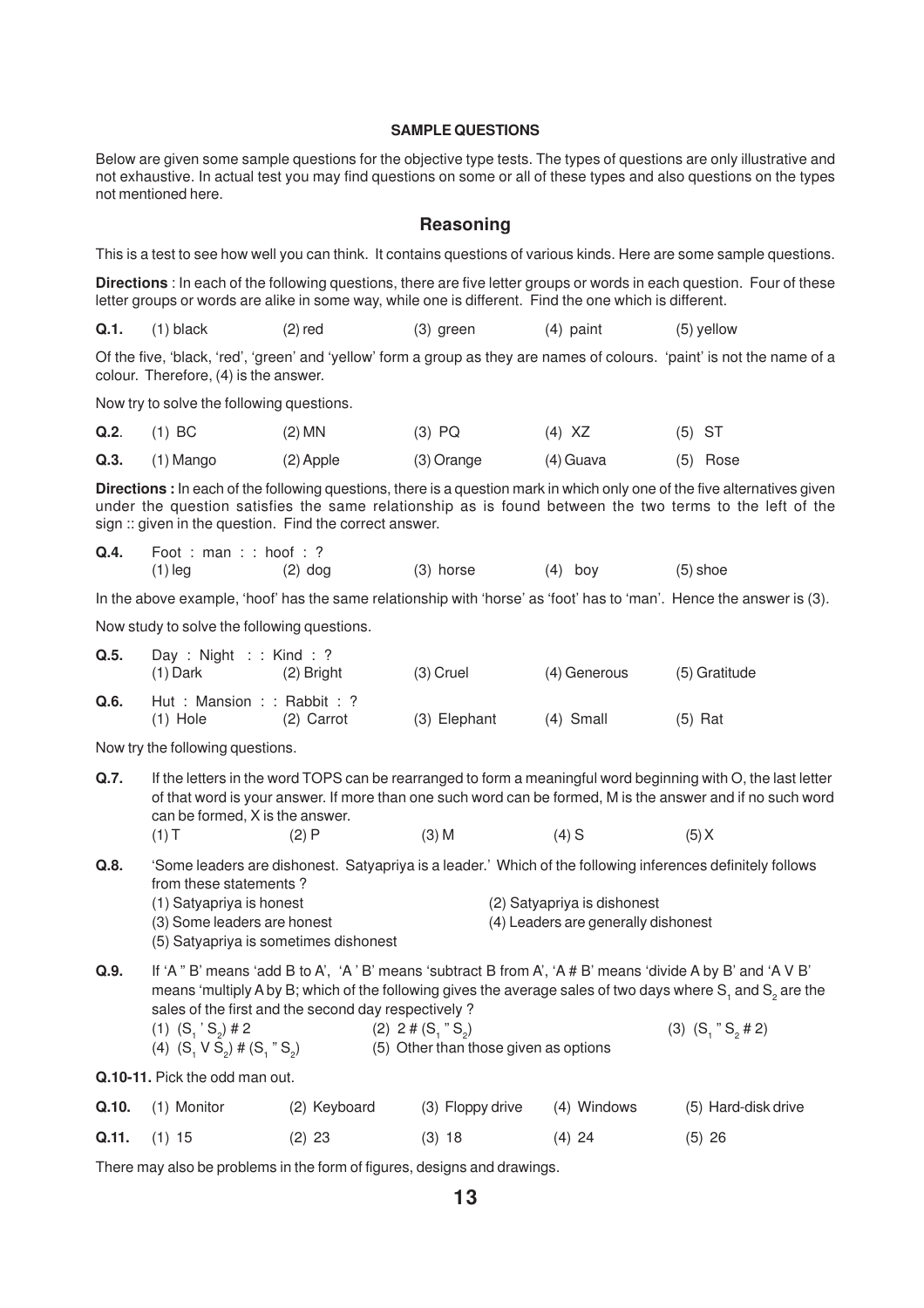#### अंग्रेजी भाषा

इस प्रश्नावली का प्रयोजन आपके अंग्रेजी भाषा ज्ञान की परीक्षा करना है। व्याकरण, शब्दावली, वाक्य पूर्ण करना, समानार्थी, विलोमार्थी, अनुच्छेद की बोधगम्यता आदि प्रश्नों से आपके अंग्रेजी भाषा संबंधी ज्ञान की परीक्षा की जाएगी। नीचे कुछ नमने के प्रश्न प्रस्तुत हैं, उनका अध्ययन करें और उत्तर दें।

**निर्देश :** निम्नलिखित वाक्यों को सार्थक ढंग से पूर्ण करने के लिए वाक्यों के नीचे दिये गये शब्दों में से उपयुक्त शब्द का चयन करें ।  $\Pi$ . 12.  $(1)$  at (2) through  $(3)$  in  $(4)$  to  $(5)$  over इसका ठीक उत्तर "through" है जिसकी उत्तर संख्या '2' है ।  $\Pi.13.$  $(5)$  declare  $(1)$  enact (2) enforce (3) cancel (4) strike  $\Psi$ . 14. (2) warned  $(4)$  told (5) intimated (1) explained (3) apprised **निर्देश :** कृपया प्रत्येक वाक्य पढ़कर यह पता करें कि क्या उसमें कोई व्याकरण संबंधी गलती है ? यदि कोई गलती हो तो वह वाक्य के किसी एक भाग में होगी । उस भाग का क्रमांक ही आपका उत्तर है । यदि वाक्य में कोई गलती नहीं है तो उत्तर (5) है ।  $\Psi$ . 15. I am twenty / two years old / when I first / joined the bank. No error  $(1)$  $(2)$  $(3)$  $(4)$  $(5)$ गलती (1) में है । अतः उत्तर '1' है ।  $\Pi.16.$ To the Hindus / the Ganga is / holier than / any other river. No error  $(2)$  $(4)$  $(5)$  $(1)$  $(3)$ इस प्रश्न में कोई गलती नहीं है । अतः इस प्रश्न का ठीक उत्तर '5' है । Of all the teachers / in our school / our class teacher / were very strict.  $\Pi$ . 17. No error  $(3)$  $(4)$  $(5)$  $(1)$  $(2)$ निर्देश : प्रत्येक प्रश्न में दिये गये पाँच विकल्पों में से ऐसा शब्द चुनें जो अर्थ की दृष्टि से बड़े अक्षरों में लिखे गये शब्द के अर्थ के समीप हो । **LETHAL**  $\Pi.18.$  $(1)$  light (2) dangerous (3) deadly  $(4)$  cruel (5) thoughtless **CENTENARY** Я.19.  $(1)$  a guard (2) a hundred years (3) a very old man (4) hundred runs (5) hundredth anniversary **TRIUMPH**  $\Pi$ , 20.  $(1)$  conquer  $(2)$  smash  $(3)$  earn  $(4)$  brave  $(5)$  capture **निर्देश :** प्रत्येक प्रश्न में दिये गये पाँच विकल्पों में से ऐसा शब्द चनें जो अर्थ की दृष्टि से बड़े अक्षरों में लिखे गये शब्द का विपरीतार्थी हो । LIVELY  $\Psi$ .21.  $(3)$  dull  $(1)$  simple  $(2)$  weak  $(4)$  angry  $(5)$  moron **INADVERTENT**  $\P$ .22. (1) adequate (2) available (3) sluggish (4) negligent (5) intentional इसके अतिरिक्त आपकी अनुच्छेद की बोधगम्यता की परीक्षा के लिए अनुच्छेद पर आधारित प्रश्न होंगे ।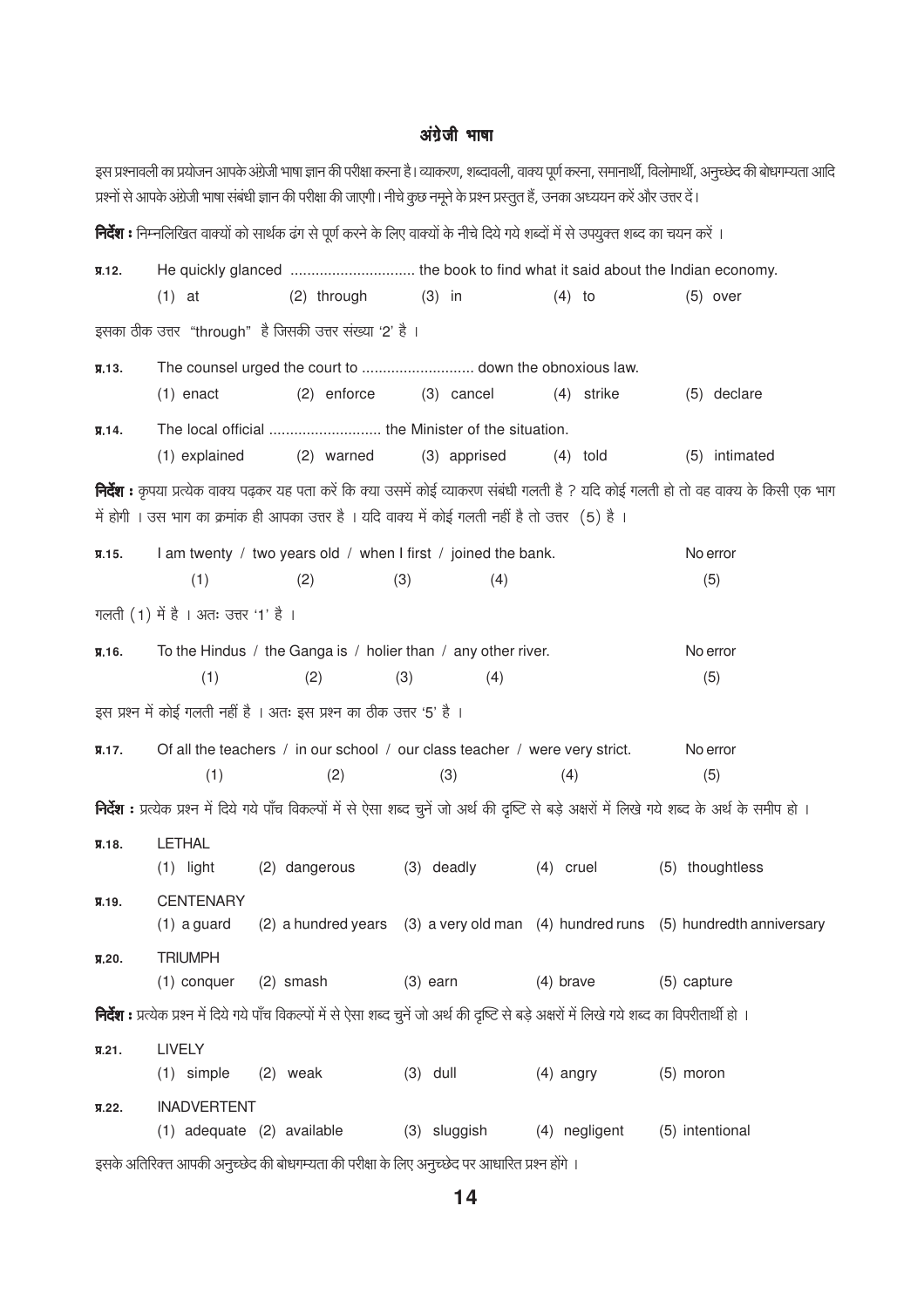## **English Language**

This is a test to see how well you know English. Your English language ability would be tested through questions on grammar, vocabulary, sentence completion, synonyms, antonyms, comprehension of a passage, etc. Study and answer the sample questions given below :

**Directions :** Pick out the most appropriate word from amongst the words given below each sentence to complete it meaningfully.

| Q.12. |                                                                                          |                     |                    |                  |                                                                                                                                                                                                                                                      |
|-------|------------------------------------------------------------------------------------------|---------------------|--------------------|------------------|------------------------------------------------------------------------------------------------------------------------------------------------------------------------------------------------------------------------------------------------------|
|       | $(1)$ at                                                                                 | (2) through         | $(3)$ in           | $(4)$ to         | $(5)$ over                                                                                                                                                                                                                                           |
|       | The correct answer is "through" which is answer No. 2.                                   |                     |                    |                  |                                                                                                                                                                                                                                                      |
| Q.13. |                                                                                          |                     |                    |                  |                                                                                                                                                                                                                                                      |
|       | $(1)$ enact                                                                              | $(2)$ enforce       | (3) cancel         | $(4)$ strike     | (5) declare                                                                                                                                                                                                                                          |
| Q.14. | (1) explained                                                                            | (2) warned          | (3) apprised       |                  | (5) intimated                                                                                                                                                                                                                                        |
|       |                                                                                          |                     |                    | $(4)$ told       |                                                                                                                                                                                                                                                      |
|       |                                                                                          |                     |                    |                  | Directions: Read each sentence to find out whether there is any grammatical error in it. The error, if any, will be in<br>one part of the sentence. The number of that part of the sentence is your answer. If there is no error, the answer is (5). |
| Q.15. | I am twenty / two years old / when I first / joined the bank.<br>(1)                     | (3)<br>(2)          | (4)                |                  | No error<br>(5)                                                                                                                                                                                                                                      |
|       |                                                                                          |                     |                    |                  |                                                                                                                                                                                                                                                      |
|       | The error is in (1). Therefore the answer is '1'.                                        |                     |                    |                  |                                                                                                                                                                                                                                                      |
| Q.16. | To the Hindus / the Ganga is / holier than / any other river.<br>(1)                     | (3)<br>(2)          | (4)                |                  | No error<br>(5)                                                                                                                                                                                                                                      |
|       | In this question, there is no error; therefore the right answer to this question is '5'. |                     |                    |                  |                                                                                                                                                                                                                                                      |
| Q.17. | Of all the teachers / in our school / our class teacher / were very strict.              |                     |                    |                  | No error                                                                                                                                                                                                                                             |
|       | (1)                                                                                      | (2)                 | (3)                | (4)              | (5)                                                                                                                                                                                                                                                  |
|       | to the word given in capitals.                                                           |                     |                    |                  | Directions : In each of the following questions, select from amongst the five alternatives, the word nearest in meaning                                                                                                                              |
| Q.18. | <b>LETHAL</b><br>$(1)$ light                                                             | (2) dangerous       | $(3)$ deadly       | $(4)$ cruel      | (5) thoughtless                                                                                                                                                                                                                                      |
| Q.19. | <b>CENTENARY</b>                                                                         |                     |                    |                  |                                                                                                                                                                                                                                                      |
|       | $(1)$ a guard<br>sary                                                                    | (2) a hundred years | (3) a very old man | (4) hundred runs | (5) hundredth anniver-                                                                                                                                                                                                                               |
| Q.20. | <b>TRIUMPH</b>                                                                           |                     |                    |                  |                                                                                                                                                                                                                                                      |
|       | $(1)$ conquer                                                                            | $(2)$ smash         | $(3)$ earn         | $(4)$ brave      | (5) capture                                                                                                                                                                                                                                          |
|       | meaning of the word given in capitals.                                                   |                     |                    |                  | Directions : In each of the following questions, select from amongst the five alternatives, the word most opposite in                                                                                                                                |
| Q.21. | <b>LIVELY</b><br>$(1)$ simple                                                            | $(2)$ weak          | $(3)$ dull         | $(4)$ angry      | $(5)$ moron                                                                                                                                                                                                                                          |
| Q.22. | <b>INADVERTENT</b>                                                                       |                     |                    |                  |                                                                                                                                                                                                                                                      |
|       | (1) adequate                                                                             | (2) available       | (3) sluggish       | (4) negligent    | (5) intentional                                                                                                                                                                                                                                      |

In addition, there will be questions based on passage, to test your comprehension.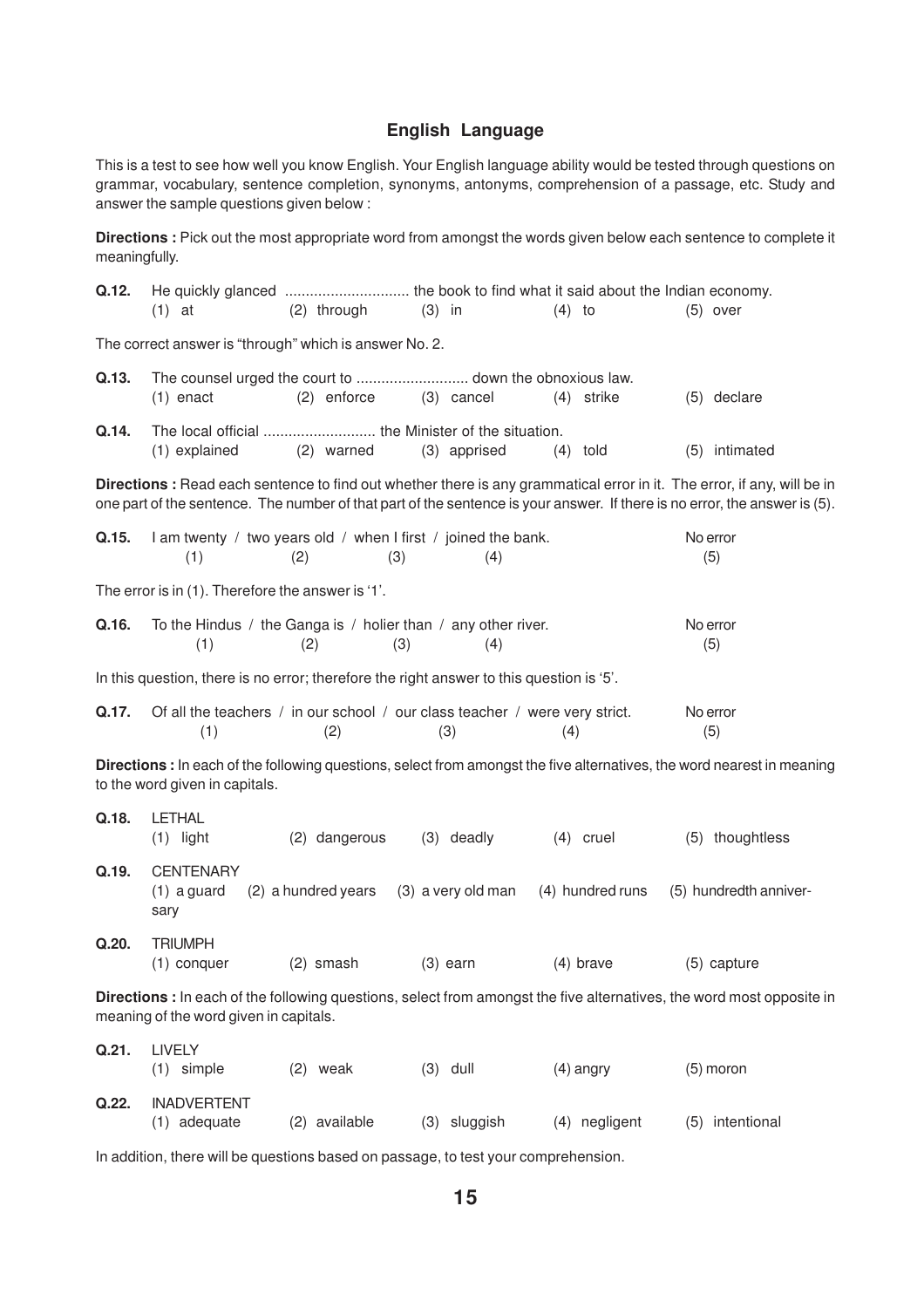### बैंकिंग, वर्तमान आर्थिक परिदृश्य और सामान्य जागरूकता

यह प्रश्नावली समाज के विभिन्न क्षेत्रों में अतीत और वर्तमान व्यक्तियों और घटनाओं के प्रति आपकी जागरूकता का पता लगाने के लिये है । काले धन को सफेद (वैध) करने (money laundering) के जोखिम का सामना करने के लिए निम्नलिखित में से किस वित्तीय  $\P.23.$ संस्थान ने **अपने ग्राहक को जानों** (know your customer) योजना शुरू की है ?  $(1)$  आईडीबीआई (IDBI)  $(2)$  भा.रि.बैं.  $(3)$  नाबार्ड (4) सिडबी (SIDBI) (5) दिए गए विकल्पों को छोडकर अन्य भारत में, निम्नलिखित में से किस क्षेत्र ने, राज्यों की आय की वृद्धि तय करने में, अधिकतम योगदान दिया है ?  $\P.24.$  $(1)$  ऊर्जा (२) पर्यटन (३) सेवा (4) परिवहन  $(5)$  कृषि निम्नलिखित में से वह कौनसा राज्य है जिसमें गरिबी रेखा के नीचे रहनेवाले लोगों की संख्या अधिकतम हैं ?  $\P.25.$  $(1)$  बिहार (2) आंध्र प्रदेश (3) उत्तर प्रदेश  $(4)$  राजस्थान  $(5)$  उडिसा निम्नलिखित में से कौनसा व्यक्ति ऑपरेशन फ्लड कार्यक्रम से नजदिकता से जुड़ा है और पदम विभूषण से सन्मानित किया गया है ?  $\P.26.$ (2) डा. एम्. एस्. स्वामीनाथन (3) डा. अमर्त्य सेन (1) डा. वी. कुरीयन (4) श्री एल्. के. अडवानी (5) दिए गए विकल्पों को छोड़कर अन्य  $\P$ , 27. मौद्रिक नीति का संबंध स्वाद्य करते है ? (1) मुद्राकी आपूर्ति में परिवर्तन (2) वित्तिय लिखितों के क्रम –विक्रम (3) रोजगार घटाने होने (4) (1), (2) और (3) सभी (5) दिए गए विकल्पों को छोडकर अन्य व्यावसायिक ज्ञान

इस प्रश्नपत्र में पूछे गए प्रश्न संबंधित पद की विशेषज्ञता के क्षेत्र से संबंधित है।

#### संख्यात्मक अभियोग्यता

इस परीक्षा के माध्यम से संख्या संबंधी गणनाओं आदि में आपकी गति एवम् सटीकता की जाँच की जाएगी।

निर्देश : निम्नलिखित में से प्रत्येक प्रश्न में एक संख्या नहीं दी गयी। उस संख्या के स्थान पर प्रश्नचिह्न (?) लगा दिया गया है। आपको यह बताना है कि प्रश्न चिह्न के स्थान पर उत्तर संख्या 1, 2, 3 और 4 में से कौन सी आएगी। यदि इन चारों में से कोई भी ठीक न हो तो आपका उत्तर होगा (5) अर्थात 'दिए गए विकल्पों को छोडकर अन्य'।

|                    | $\mathbf{y}.\mathbf{28.} \quad 42 + 73 + 137 = ?$ |                                                                                                                |                     |          |                                                                                      |
|--------------------|---------------------------------------------------|----------------------------------------------------------------------------------------------------------------|---------------------|----------|--------------------------------------------------------------------------------------|
|                    | $(1)$ 352 $(2)$ 252                               |                                                                                                                | $(3)$ 242 $(4)$ 142 |          | (5) दिए गए विकल्पों को छोड़कर अन्य                                                   |
|                    | <b>g.29.</b> 20 $\times \frac{1}{2}$ = ?          |                                                                                                                |                     |          |                                                                                      |
|                    | $(1)$ 4 $(2)$ 5                                   |                                                                                                                | $(3)$ 12            | $(4)$ 20 | (5) दिए गए विकल्पों को छोड़कर अन्य                                                   |
|                    |                                                   | प्रश्न क्र. 29 का सही उत्तर है 10 परंतु 1, 2, 3 या 4 में से कोई भी उत्तर ठीक नहीं है। इसलिए आपका उत्तर 5 होगा। |                     |          |                                                                                      |
|                    |                                                   | कुछ प्रश्नों में अंकगणितीय तर्क की आवश्यकता होगी। उदाहरण के लिए:                                               |                     |          |                                                                                      |
|                    |                                                   | <b>y.30.</b> 10 रूपये प्रति सेब के भाव से 6 सेबों की कीमत कितने रुपये होगी ?                                   |                     |          |                                                                                      |
|                    |                                                   | $(1) 6$ $(2) 10$ $(3) 60$                                                                                      |                     |          | $(4)$ 61 $(5)$ 610                                                                   |
|                    |                                                   | <b>y.31.</b> निम्नलिखित में से कौनसा अंक 4 का सही गुणक है ?                                                    |                     |          |                                                                                      |
|                    |                                                   |                                                                                                                |                     |          | (1) 27114 (2) 58204 (3) 48402 (4) 32286 (5) दिए गए विकल्पों को छोड़कर अन्य           |
| $\overline{9}.32.$ |                                                   | यदि 10 रुपये में एक पैन बेचने पर लाभ उसकी लागत के बराबर है तो पैन का मूल्य क्या है ?                           |                     |          |                                                                                      |
|                    |                                                   |                                                                                                                |                     |          | (1) $3/-$ ₹ (2) $5/-$ ₹ (3) $10/-$ ₹ (4) $20/-$ ₹ (5) दिए गए विकल्पों को छोड़कर अन्य |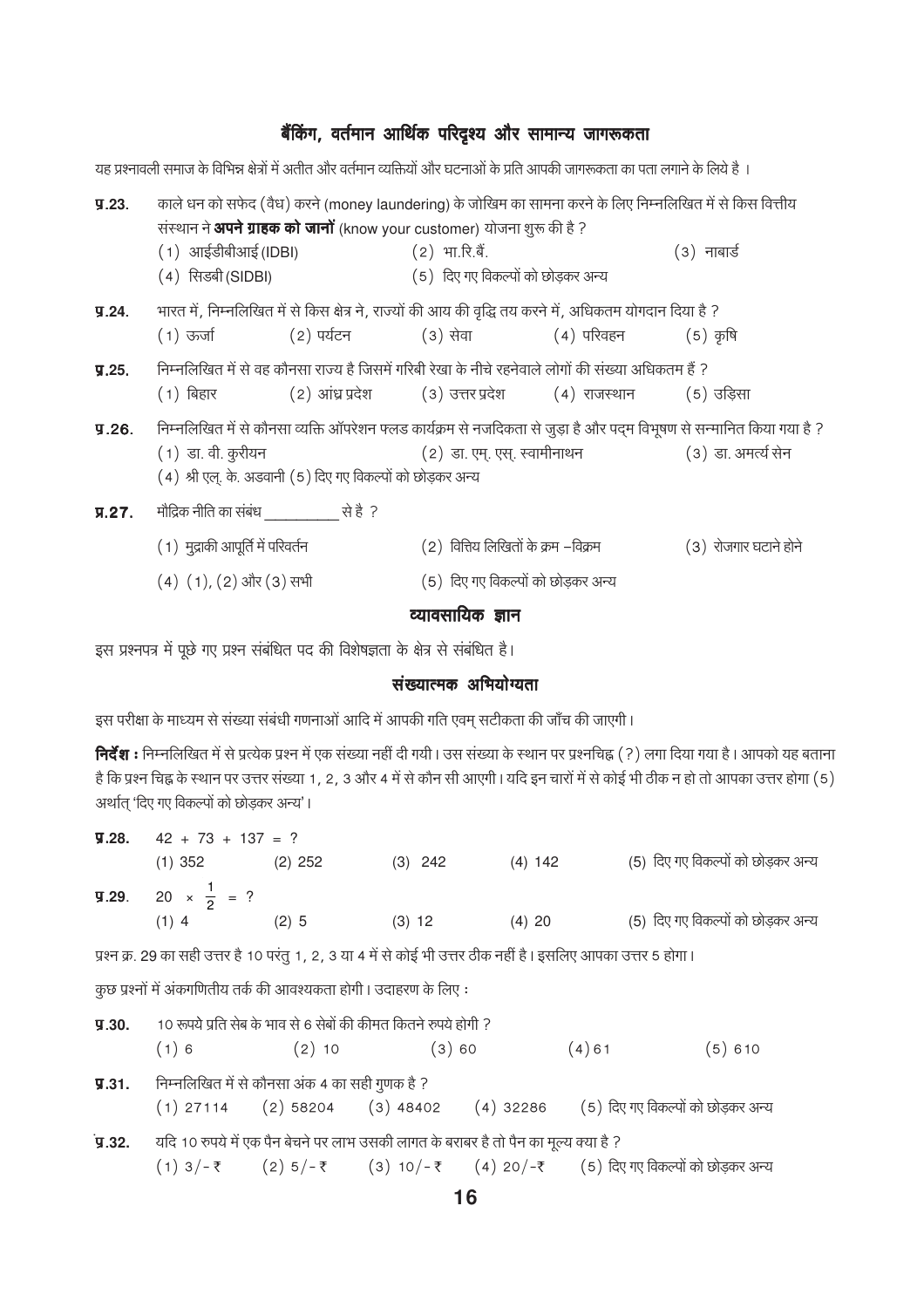#### **BANKING, PRESENT ECONOMIC SEENARIO & GENERAL AWARENESS**

This test is intended to give an index of your awareness of people and events past and present in different walks of life.

| Q.23. | $(1)$ IDBI                                                                                                                                                          | the 'Know Your Customer' Scheme?<br>$(2)$ RBI | (3) NABARD |             | $(4)$ SIDBI                                                        |     |               | To combat the menace of money laundering, which of the following financial institutions has introduced<br>(5) Other than those given as options |  |
|-------|---------------------------------------------------------------------------------------------------------------------------------------------------------------------|-----------------------------------------------|------------|-------------|--------------------------------------------------------------------|-----|---------------|-------------------------------------------------------------------------------------------------------------------------------------------------|--|
| Q.24. | India $?$<br>$(1)$ Energy                                                                                                                                           | (2)                                           | Tourism    | (3) Service |                                                                    | (4) | Transport     | Which of the following sectors contributes maximum in deciding the growth in income of the states in<br>(5) Agriculture                         |  |
| Q.25. | (1) Bihar                                                                                                                                                           | (2) Andhra Pradesh                            |            |             | (3) Uttar Pradesh                                                  |     | (4) Rajasthan | Which of the following is the state where the number of people living below poverty line is maximum?<br>(5) Orissa                              |  |
| Q.26. | Who is the person closely associated with operation flood programmes and was honoured by Padma<br>Vibhushan recently?<br>(1) Dr. V. Kurien<br>(4) Shri L. K. Advani |                                               |            |             | (2) Dr. M. S. Swaminathan<br>(5) Other than those given as options |     |               | (3) Dr. Amartya Sen                                                                                                                             |  |
| Q.27. |                                                                                                                                                                     | Monetary policy is concerned with             |            |             |                                                                    |     |               |                                                                                                                                                 |  |

- 
- (3) reducing unemployment  $(4)$  All  $(1)$ ,  $(2)$  &  $(3)$ .
- (5) Other than those given as options

(1) the changes in the supply of money (2) buying and selling of financial instruments

#### **PROFESSIONAL KNOWLEDGE**

Questions in this test will be in the area for the respective post

#### **QUANTITATIVE APTITUDE**

This test is to measure how fast and accurate you are in dealing with numbers.

**Directions :** In each of the following questions one number is missing. The place where the number is missing is shown by a question mark (?). You have to find out which one of the answers shown against 1, 2, 3 and 4 can replace the question mark. If none of these four can replace the question mark, you will indicate (5) i.e. 'Other than those given as options' as your answer.

| Q.28. | $42 + 73 + 137 = ?$                                 |           |           |           |                                       |  |
|-------|-----------------------------------------------------|-----------|-----------|-----------|---------------------------------------|--|
|       | $(1)$ 352                                           | $(2)$ 252 | $(3)$ 242 | $(4)$ 142 | (5) Other than those given as options |  |
|       | <b>Q.29.</b> $20 \times \frac{1}{2}$ = ?<br>$(1)$ 4 | $(2)$ 5   | $(3)$ 12  | $(4)$ 20  | (5) Other than those given as options |  |

The correct answer for Q.29 is 10. But none of the 1, 2, 3, or 4 shows this answer. Therefore your answer is 5.

Some of the questions may require arithmetical reasoning. For example :

| Q.30. | At 10 Rupees each, how many rupees will 6 apples cost? |                                                    |                           |             |                                                                                                          |  |  |  |
|-------|--------------------------------------------------------|----------------------------------------------------|---------------------------|-------------|----------------------------------------------------------------------------------------------------------|--|--|--|
|       | $(1)$ 6                                                | $(2)$ 10                                           | (3) 60                    | $(4)$ 61    | $(5)$ 610                                                                                                |  |  |  |
| Q.31  |                                                        | Which of the following can be exact multiple of 4? |                           |             |                                                                                                          |  |  |  |
|       | $(1)$ 27114                                            | $(2)$ 58204                                        | $(3)$ 48402               | $(4)$ 32286 | (5) Other than those given as options                                                                    |  |  |  |
| Q.32. |                                                        |                                                    |                           |             | If the profit made by selling a pen for Rs.10 is as much as its cost, what is the cost price of the pen? |  |  |  |
|       | (1) ₹3/-                                               | (2) ₹5/-                                           | $(3)$ ₹ 10/- $(4)$ ₹ 20/- |             | (5) Other than those given as options                                                                    |  |  |  |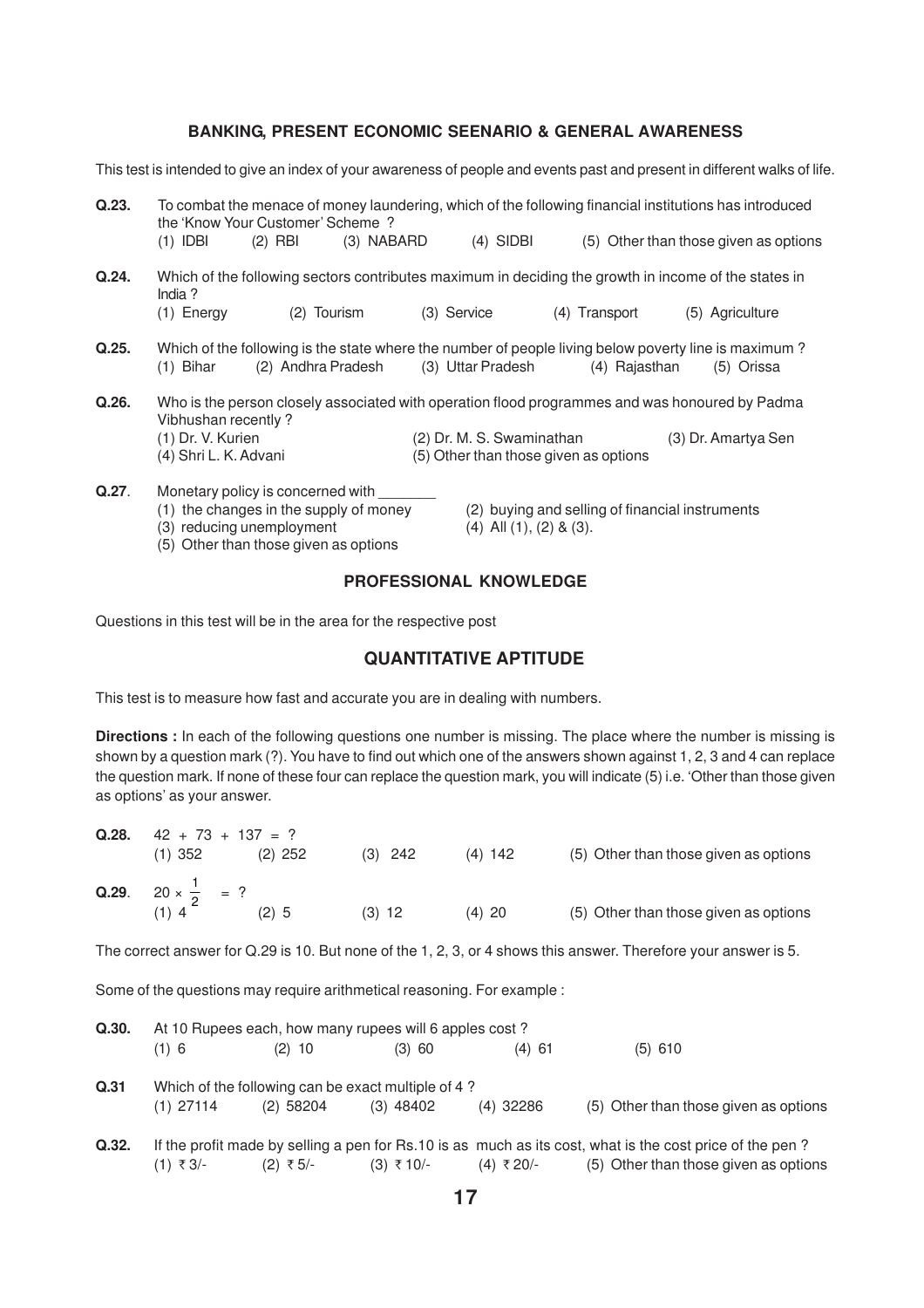y.33–34. नीचे सारणी में 700 कर्मचारियों का प्रतिशत दर्शाया गया है जो उन 6 विशेषताओं के आधार पर वर्गीकृत है जिससे पदोन्नति में सहायता मिलती है। श्रेणी। सबसे अधिक है। सारणी का सावधानीपूर्वक अध्ययन कीजिये तथा उसके नीचे दिए प्रश्नों का उत्तर दें :

|               | विभिन्न श्रेणियां देने वाले कर्मचारियों का प्रतिशत |    |    |    |    |    |
|---------------|----------------------------------------------------|----|----|----|----|----|
| विशेषता       | ı                                                  | Ш  | Ш  | IV | V  | VI |
|               |                                                    |    |    |    |    |    |
| वरिष्ठता      | 32                                                 | 17 | 22 | 19 | 5  | 5  |
| अध्यवसाय      | 14                                                 | 19 | 17 | 9  | 27 | 14 |
| कार्य निपुणता | 15                                                 | 19 | 21 | 14 | 14 | 17 |
| बुद्धिमत्ता   | 10                                                 | 14 | 10 | 14 | 17 | 35 |
| ईमानदारी      | 24                                                 | 17 | 7  | 9  | 27 | 16 |
| सामाजिकता     | 5                                                  | 14 | 23 | 35 | 10 | 13 |
|               |                                                    |    |    |    |    |    |

सारणी में श्रेणी। का प्रतिशत देखिये। आप देखेंगे कि वरिष्ठता को अधिकतम प्रतिशत दिया गया है। अतः आपका उत्तर है 'वरिष्ठता' जिसका क्रमांक (2) है।

| 9.34. |           | कितने कर्मचारियों ने बुद्धिमता को श्रेणी III दी हैं ? |          |       |       |  |  |  |
|-------|-----------|-------------------------------------------------------|----------|-------|-------|--|--|--|
|       | $(1)$ 119 | (2)98                                                 | $(3)$ 77 | (4)70 | (5)10 |  |  |  |

कृपया सारणी में श्रेणी III में बुद्धिमत्ता के लिए उल्लेखित प्रतिशत देखें। आप देखेंगे कि 700 कर्मचारियों में से 10 प्रतिशत लोगों ने बुद्धिमत्ता को श्रेणी ॥। दी हैं। 700 कर्मचारियों का 10 प्रतिशत 70 है। अतः आपका उत्तर होगा क्रमांक (4)।